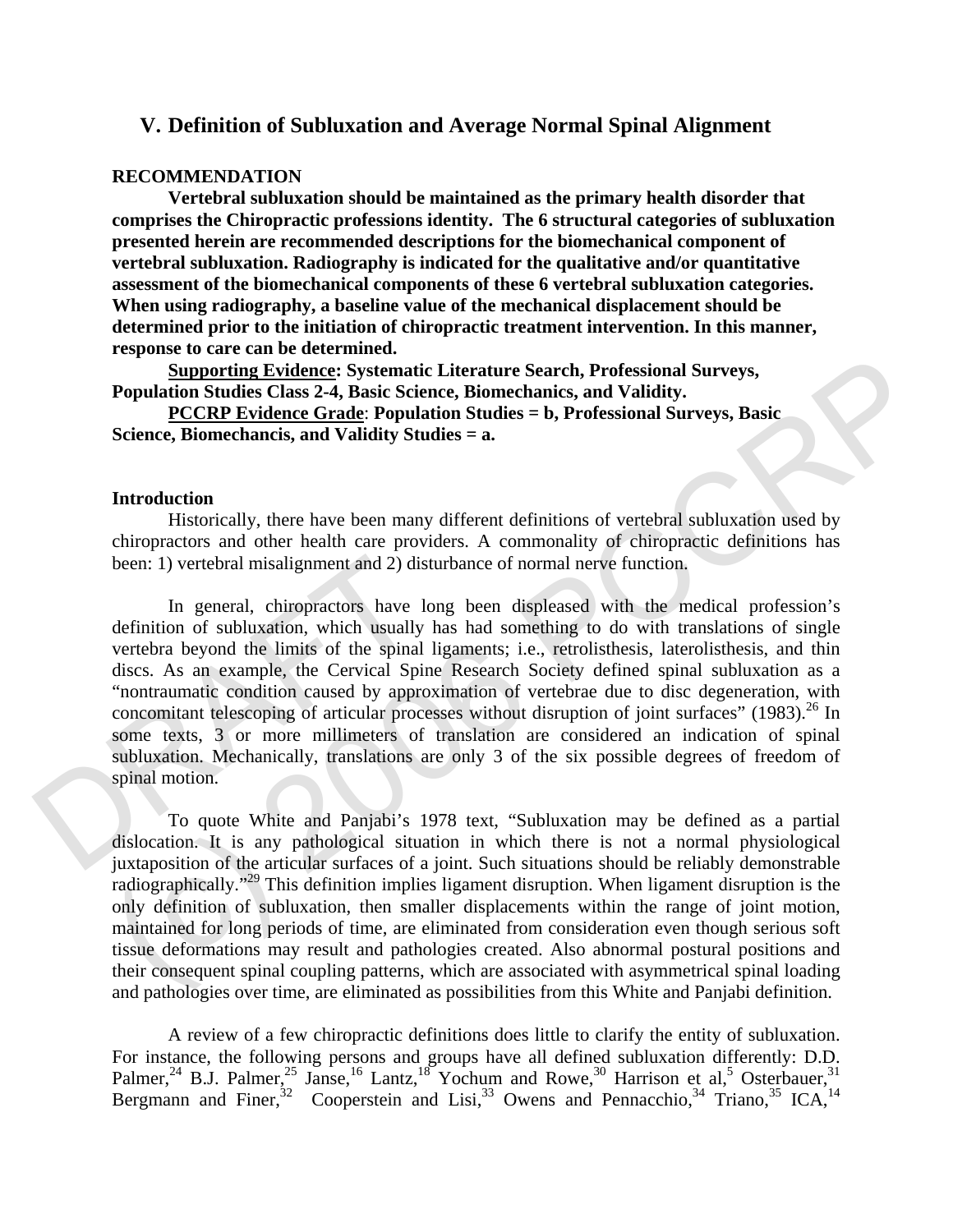$ACA<sup>1</sup> Hildebrandt<sup>12</sup> Gatterman<sup>4</sup>$  and the 1972 Medicare Huston Conference.<sup>13</sup> The Houston Conference was composed of members from the liberal Chiropractic Colleges (ACA affiliates in 1972), DACBRs, and DACBOs. They defined subluxation as, "the alteration of normal dynamics, anatomical, or physiological relationships of contiguous articular structures."13 We note that they added "dynamics and physiological relationship" to the "alteration of anatomical relationship" used by the conservative colleges (ICA affiliates in 1972).

In general terms, instead of a precise definition of subluxation, chiropractors have resorted to vague terms such as "biomechanical aberration" and "loss of mechanical integrity of the spine" and have attempted to describe the effects of subluxation, such as "histopathology, myopathology, kinesiopathology, pathophysiology, and neuropathophysiology."<sup>18</sup>

In July 1996, spinal and extraspinal subluxation was defined through consensus of the chiropractic college presidents: "*Subluxation is a complex of functional and/or structural and/or pathological changes that compromise neural integrity and may influence organ systems function and general health.*" 27

However, the past editor of Journal of Manipulative and Physiological Therapeutics, Dr. Lawrence stated, "*Subluxation goes beyond metaphor; it is at the heart of chiropractic. This being the case, we must follow where our studies take us, never fearing to modify our core beliefs even when it affects market share or reflects poorly upon our science. Science is mutable; it changes with new data. So, too, does the chiropractic profession. Efforts to better define and understand the subluxation can only help but take us into a brighter future,"19* and *"Attempts to define the term (subluxation) are regularly made, only to fall afoul of political considerations*  rather than scientific ones."<sup>19</sup>

bettefs even when it uffects market share<br>it changes with new data. So, too, does is<br>understand the subluxation can only help<br>define the term (subluxation) are regular<br>rather than scientific ones."<sup>19</sup><br>Thus, in the opinion Thus, in the opinion of the current panel of experts, the definition of subluxation by a consensus of the chiropractic college presidents is another definition of subluxation that falls short due to an all encompassing political net and a more scientific approach needs to be considered. The need for a more scientific definition is vital when radiography is utilized as a measurement of spinal subluxation.

### **Attributes of Spinal Subluxation**

In July 1996, spinal and extraspinal subluxation was defined through consensus of the<br>
chiropactic college presidents: "Subluxation is a complex of functional and/or structural and/or<br>
pathological changes that componise In 1997, Nelson<sup>20</sup> wrote a critique of several attempts to define subluxation. He pointed out that, "at no point is there a statement or observation that a subluxation is a particular alteration of anatomy, physiology, etc." Nelson also stated that attempts to change the name (of subluxation) to "manipulable lesion," "loss of function," etc. are semantic issues, when the real issue is "whether the concept of subluxation is valid and represents a clinically important phenomenon." Also Nelson<sup>20</sup> stated that a theoretical model of subluxation should do at least three things: 1) A theory should attempt to explain existing phenomena and observations; 2) A theory should make predictions; and 3) A theory should be testable or falsifiable. He<sup>20</sup> listed 6 attributes that a definition of subluxation must have:

- 1) It should have some resemblance to its historical antecedents;
- 2) It should be testable;
- 3) It should be consistent with current basic science precepts and principles;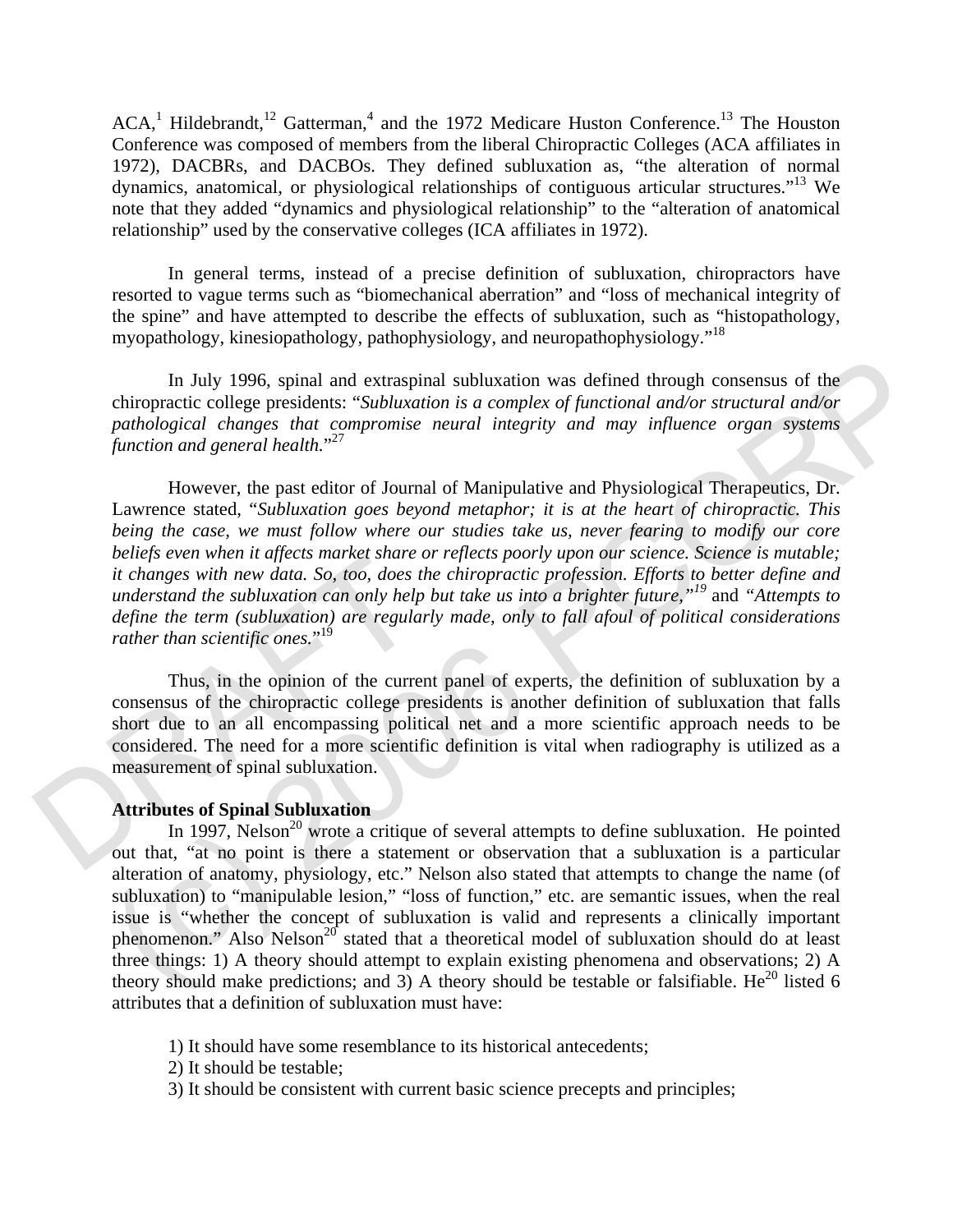- 4) It should reflect current practice and educational standards (specificity);
- 5) It should be clinically meaningful (tangible clinical consequences); and
- 6) It should present a distinct and unique point of view.

Nelson<sup>20</sup> also noted that "spinal lesion" does not fit the requirements. Webster's defines "lesion" as a) "injury" or b) "an abnormal change in structure of an organ or part due to injury or disease." Thus, lesion (injury) could be the cause of a subluxation or the result (disease) of a subluxation, but does not state what a subluxation is.

Also, it should be noted that several College administrators and faculty<sup>17</sup> have stated that there is no such entity as a vertebral subluxation and the term should be discarded. However, over the years, the ACA (SOS campaign  $=$  Save our Subluxation) and ICA have always reaffirmed the use of the term vertebral subluxation.

According to a 2003 study on "How Chiropractors Think and Practice: The Survey of North American Chiropractors," published by the Institute for Social Research at Ohio Northern University, "*For all practical purposes, there is no debate on the vertebral subluxation complex. Nearly 90% want to retain the VSC as a term. Similarly, almost 90% do not want the adjustment limited to musculoskeletal conditions. The profession -- as a whole -- presents a united front regarding the subluxation and the adjustment.*" 115

Below we will provide an updated scientific definition of 6 different structural subluxation classifications that will satisfy Nelson's 6 attributes and it will be historically and contemporarily correct. Furthermore, it will be shown that spinal radiography (or other advanced imaging techniques) is the only valid means to assess the presence and magnitude of these 6 structural subluxation classifications.

## **Definition of Subluxation from the Practicing Chiropractors Committee**

Below we will provide an up<br>subluxation classifications that will satis<br>contemporarily correct. Furthermore, it w<br>imaging techniques) is the only valid m<br>structural subluxation classifications.<br>**Definition of Subluxation** It is the opinion of the PCCRP panel that practicing Chiropractors have defined subluxation, used it daily in their assessments, in their corrective adjustments and rehabilitative procedures, and in their explanations to patients since 1910. Any definition of subluxation should include the historical concepts used by Chiropractic Clinicians, should be consistent with mathematics and mechanical engineering principles, and it should be valid in terms of the known spinal sciences.

over the Recar, the ACA (SOS campaign = Save our Sobluxation) and ICA have always<br>reaffirmed the use of the term vertebral subluxation.<br>According to a 2003 study on "How Chiropractors Think and Practice: The Survey of<br>Nor It is the consensus of this panel that the original definition of subluxation derived from the Palmers<sup>24,25</sup>, "a bone that has lost its normal juxtaposition causing nerve interference", is what Chiropractic Clinicians have used daily for approximately 100 years. We will show that this historical "working definition" of subluxation by practicing Chiropractic Clinicians satisfies Nelson's 6 attributes described above, it is mathematically sound, it is based upon mechanical engineering, it is supportable with current spinal sciences, it is measurable, it is correctable (if degeneration or deformity have not progressed too far), and it will include the specific types of subluxations listed by the Houston "Medicare Conference" in 1972, which derived our Medicare listings for the US Federal Government.<sup>13</sup> Thus, this subluxation definition, *"a bone that has lost its normal juxtaposition causing nerve interference"*, is simple, partly used already in Federal Guidelines, and it is scientific.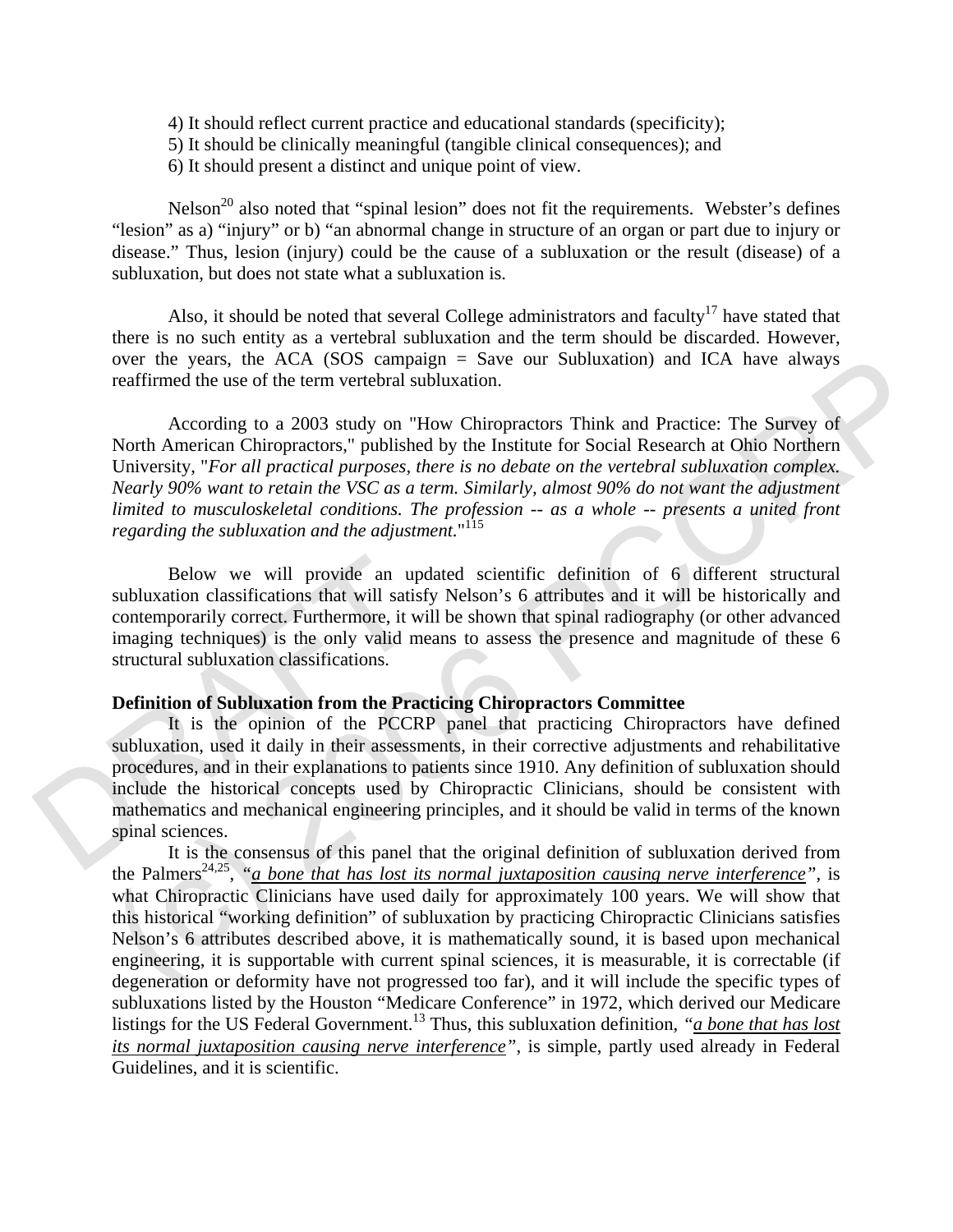In this section of this Radiological Protocol, we will discuss "Bone out of Place", but in Sections X & XII of this document, which discusses predictive validity and tissue mechanoreceptors, will be the primary supporting evidence for the statement that "Bone out of Place has inherent functional disturbances and nerve interference".

 The immediate need in this section is to define what it is that Chiropractic Clinicians will be assessing via spinal radiography. To begin, a normal average spinal alignment from which measurements of subluxation can be determined is needed. This comes directly from the fact that "Bone out of place" begs the question what is meant by "in place"?

#### **Average Normal Spinal Alignment**

 Most health care providers accept the average values as "Normal" from a plethora of physiologic, anatomic, and biomechanical measurements (such as normal blood pressure is 120/80). Similarly, average values as "Normal" from healthy subjects for spinal alignment have been determined and published in the scientific literature. Because an average normal spinal model for each region (cervical spine, thoracic sine, and lumbar spine) was not published until recently, the Chiropractic founding fathers did not have access to any such normal values of segmental and/or global alignment. Thus they had only their intuition to guide them. However, this information is available to us at the present time.

From 1996-2003, normal spinal models were published for each region of the spine.<sup>6-11,15</sup> These normal spinal models are of **two types**, *<u>average</u>***<sup>6-8</sup> and <b>***ideal*. <sup>9-11,15</sup> These models have been criticized by persons denying the very existence of subluxation, and have been suggested to be solely ideal or theoretical in character without clinical utility.21,22,28,36,37 However, **average normal** spinal models have been developed and published in scientific journals. Furthermore, criticisms addressing these models have been addressed and adequately refuted.<sup>6-8,38</sup>

enterized by persons deriying the very e<br>solely ideal or theoretical in character<br>**normal** spinal models have been develo<br>criticisms addressing these models have b<br>In these recent modeling studies<br>view box where a sonic di physiologic, analonmolec and bondehancel measurements (such as normal blood pressure is<br>physiologic. This is the solution of the solution of the solution of the solution of the solution of the solution of the solution of In these recent modeling studies of normal individuals, subject x-rays were placed on a view box where a sonic digitizer was used to touch the vertebral landmarks on the x-ray. Specifically, the x-y coordinates of the posterior aspect of the vertebral body landmarks are read and stored in a computer data base. These x-y coordinates from digitization of subject films, are then used in modeling of subject spinal alignments. As a result of this 'curve fitting modeling process', pieces of circles and ellipses were found to closely approximate the alignment of the posterior body margins and thus this average normal spinal model is actually the path of the posterior longitudinal ligament (PLL) from C1-S1 (Figure 1). It is important to note that chiropractors are not the only health care clinicians that are interested in average models of the spine. Recently, orthopedic surgeons have developed an optimization approach to model subject specific sagittal plane spinal curves; application of these models to spinal pain/deformity groups is being done as well.<sup>39-42</sup>

Before presenting average normal values for each motor unit (two adjacent vertebrae), we note that these average normal models have predictive validity in as much as they can discriminate between normal subjects, acute pain subjects, and chronic pain subjects in both the cervical<sup>8</sup> and lumbar spines.<sup>6</sup>

 In the AP/PA view, the spine should be vertical and all end plate lines should be horizontal including occiput, C1-C7, T1-T12, L1-L5, sacral base, and a line at the tops of the femur heads (Figure 2A). These lines are the Gonstead Technique<sup>43</sup> wedge lines or also they are the endplate lines from which perpendiculars are drawn in the Cobb analysis, i.e., all wedge lines are parallel and all Cobb angles are 0º in the AP or PA spinal radiographic view. Another way to express this AP vertical alignment of the vertebrae is to state that all centers of mass are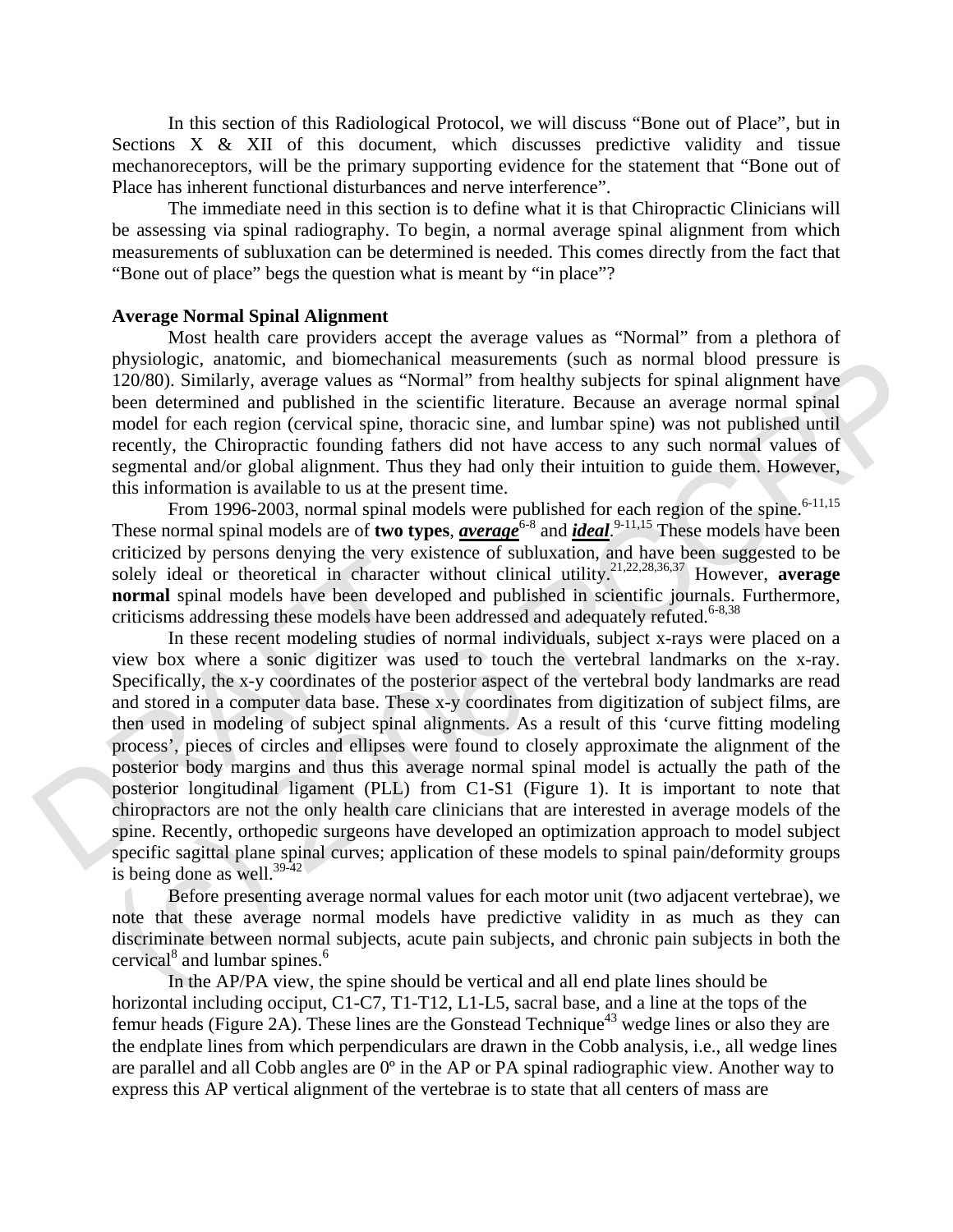vertically aligned. In the cervical spine, this is equivalent to stating that the upper angle, lower angle, and CD angle on the nasium view are 90º, 90º, and 0º, respectively (See Section X Nasium X-ray view). In the thoracic and lumbar spines, this is equivalent to stating that all AP Riser-Ferguson angles (in any spinal region) are 0º (See Section X AP Thoracic, AP Lumbar, and AP Ferguson X-ray views).



**C1 Figure 1**. The 2003 Average Normal full Spine Model from C1 to S1 is the path of the PLL. The points shown for C2-S1 are the posterior vertebral body corners. The average normal full-spine model from C1 to T1 is composed of two C1 points (mid anterior arch & mid posterior margin of lateral mass) added to the C2-T1 circular model in Spine 2004. This C1-T1 model is added to the T1- T12 model by superimposing T1. Then the T12-S1 model is added, (from the Journal of Spinal Disorders). The resulting model has near perfect sagittal balance of C1-T1-T12- S1. The vertical line (VAL) for determining sagittal balance is drawn through the origin at posterior-inferior S1. Since a circle is a special ellipse with  $b/a = 1$ , this new fullspine model is composed of ellipses in the cervical, thoracic, and lumbar regions, but of different b/a ratios and different height-tolength ratios. It is understood that if an AP alignment of the posterior bodies was illustrated, then the spine in the AP view would be straight or vertical. [Reprinted with permission: Harrison DE et al. Spinal Biomechanics for Clinicians, Vol I., Evanston, WY: Harrison CBP Seminars, 2003].

In the sagittal view, average normal rotation angles of each motor unit (two adjacent vertebrae) can be derived from drawing lines along the posterior body margins of every vertebrae and measuring the angle of intersection of each pair (Figure 2B). In actuality, these lines represent the slopes in an Engineering analysis of structures taught in Mechanics of Materials.<sup>2</sup> For C1, the sacral base (S1), and the pelvic tilt, lines through these structures are often compared to a horizontal line for an angle of inclination in degrees (Figure 2B). Segmental angles formed at adjacent vertebrae are termed Relative Rotation Angles (RRAs), while global angles (Absolute Rotation Angles are termed ARAs) in each region can be formed by comparing a superior vertebra in a sagittal region to an inferior vertebra. In this way an evaluation of the cervical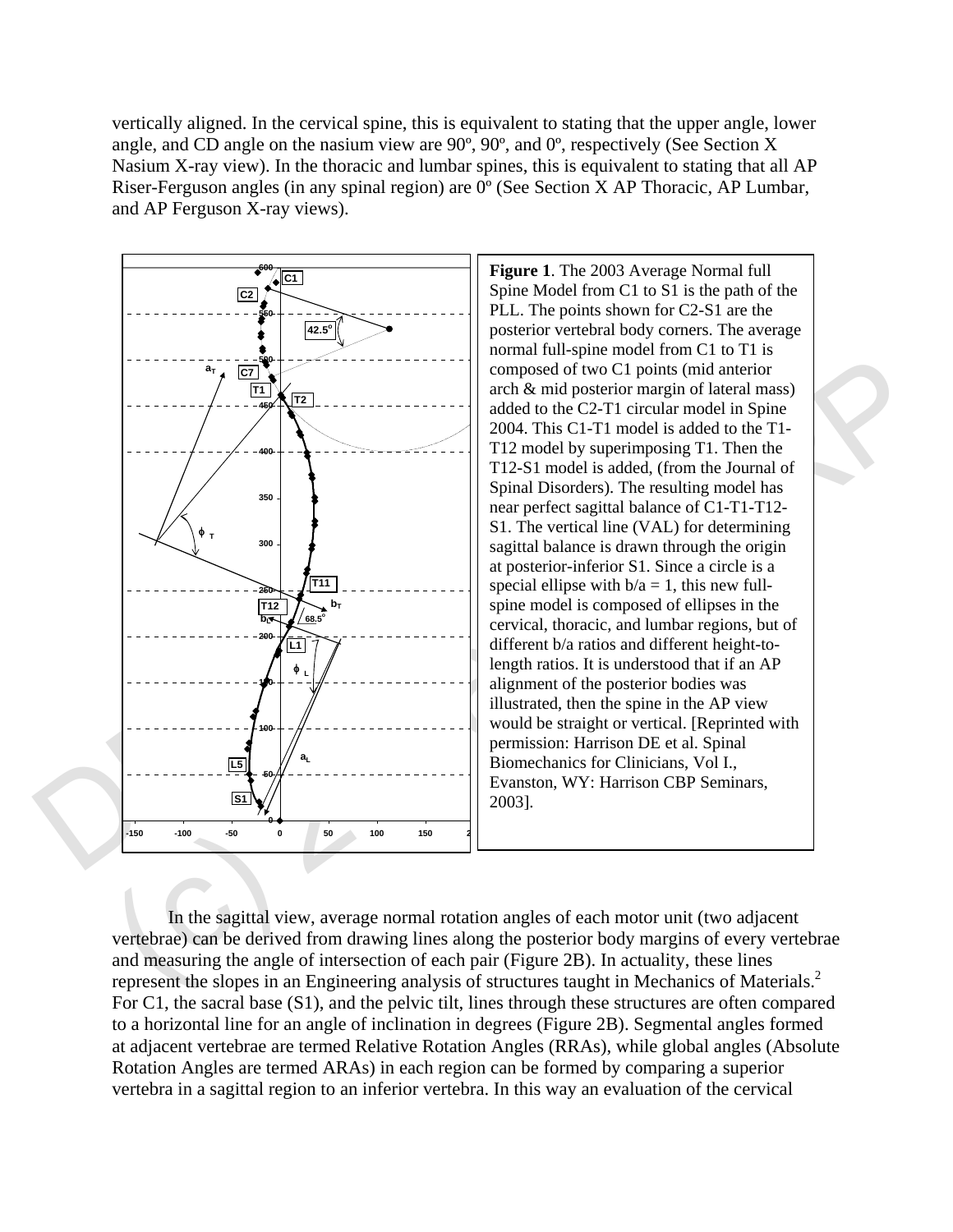lordosis (ARA C2-C7), thoracic kyphosis (ARA T1-T12 or ARA T2-T11), and lumbar lordosis (ARA L1-L5) can be measured in degrees. The reliability of these x-ray mensuration procedures will be comprehensively reviewed in Section VIII of the document.



**Figure 2AB**. In A, the vertical alignment of the entire head, spine, and pelvis is shown. One can either express this alignment as (a) all wedge lines (end plate lines) are parallel, e.g., all Gonstead wedge angles are zero and all Cobb angles are zero, or (b) all centers of mass are vertically aligned, e.g., all Nasium upper and lower angles are zero in displacement from 90º and all Risser-Ferguson angles are zero. The Risser-Ferguson lines will meet the sacral base wedge line at 90º. In B, sagittal alignment is measured as intersecting posterior vertebral body tangents, which create segmental angles at each pair of vertebra (RRAs) or global angles (ARAs) in each spinal region. Regional global angles are formed by choosing a superior vertebra and an inferior vertebra to intersect the posterior tangents, e.g., ARA C2-C7, ARA T3-T10, and/or ARA L1-L5. Reprinted with permission from Harrison CBP Seminars Inc., Evanston, WY.

Since the AP alignment dictates zero degrees displacement in all end plate lines and all lines through centers of mass, it is the average normal sagittal angles (RRAs & ARAs) that are of interest. Below, Tables (1-3) present average normal values for the RRAs and ARAs for the three spinal regions, cervical spine, thoracic spine, and lumbar spine. As expressed previously, these average values are from published average healthy subjects' spinal modeling studies.<sup>6-8</sup>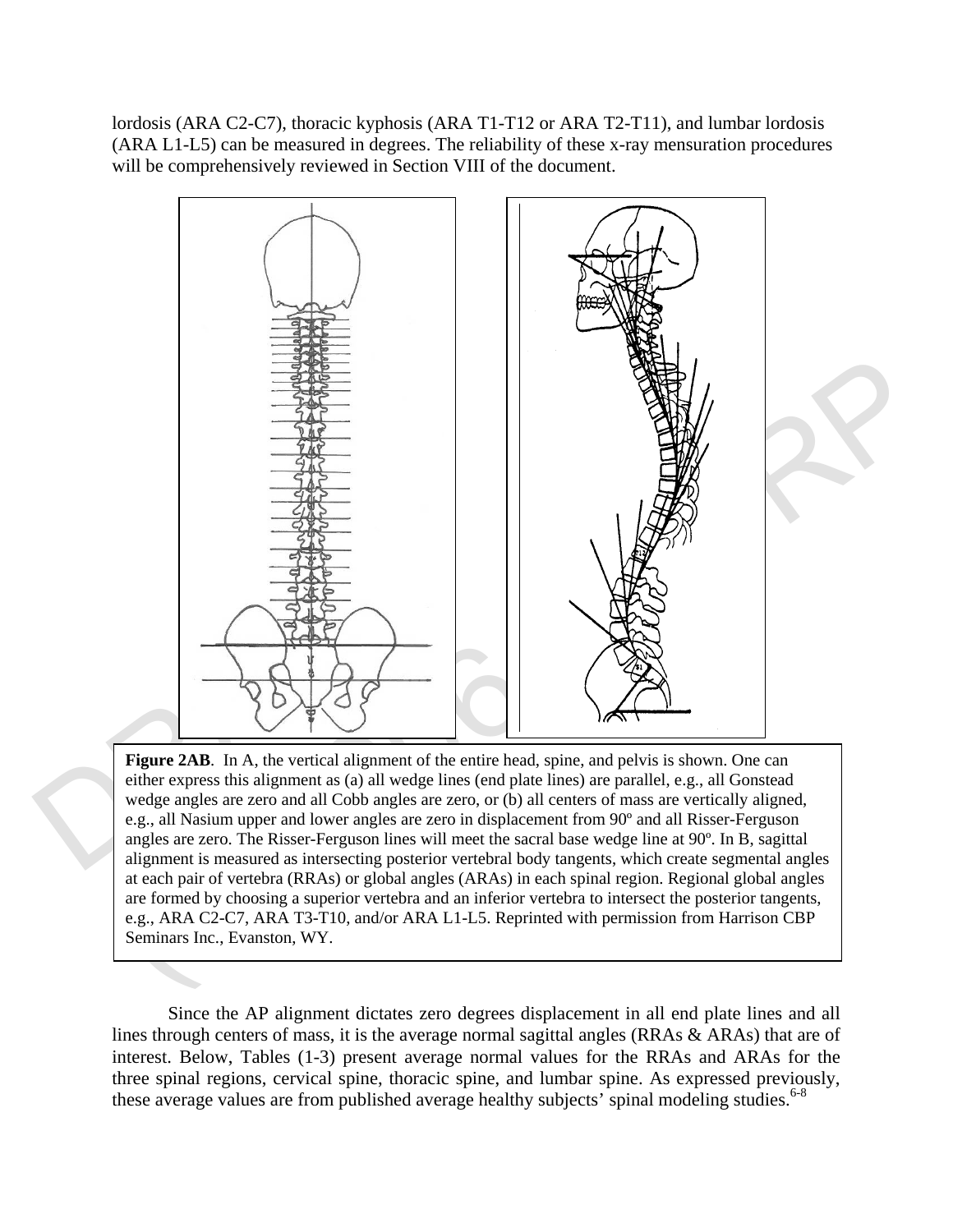| <b>Level</b>                        | <b>Average Value</b> | <b>Ideal Value</b> |
|-------------------------------------|----------------------|--------------------|
| $TzC2-C7$ (mm)                      | $4 \text{ mm}$       | 0 <sub>mm</sub>    |
| <b>Segmental Angles</b>             |                      |                    |
| C1-Horizontal                       | $29^\circ$           | $29^\circ$         |
| $C2-C3$                             | $6.4^\circ$          | $9.4^{\circ}$      |
| $C3-C4$                             | $6.9^\circ$          | $8.2^\circ$        |
| $C4-C5$                             | $6.8^\circ$          | $8.2^\circ$        |
| $C5-C6$                             | $6.6^\circ$          | $8.2^\circ$        |
| $C6-C7$                             | $7.8^\circ$          | $8.2^\circ$        |
| <b>Global Angles</b>                |                      |                    |
| ARA C2-C7                           | $34.5^{\circ}$       | $42.2^{\circ}$     |
| Cobb C <sub>2</sub> -C <sub>7</sub> | $26.8^{\circ}$       | <b>NR</b>          |
| Cobb C1-C7                          | $55.1^{\circ}$       | <b>NR</b>          |

Table 1. Sagittal Cervical Average<sup>8</sup> and Ideal<sup>9</sup> Normal Values (Reported as absolute values, since extension is –Rx)

**Table 2.** Sagittal Thoracic Average<sup>7</sup> and Ideal<sup>10</sup> Normal Values

| C6-C7                         | $7.8^{\circ}$                                                                                                                                   | $8.2^\circ$        |
|-------------------------------|-------------------------------------------------------------------------------------------------------------------------------------------------|--------------------|
| <b>Global Angles</b>          |                                                                                                                                                 |                    |
| ARA C2-C7                     | $34.5^\circ$                                                                                                                                    | $42.2^{\circ}$     |
| Cobb C2-C7                    | $26.8^\circ$                                                                                                                                    | <b>NR</b>          |
| Cobb C1-C7                    | $55.1^\circ$                                                                                                                                    | <b>NR</b>          |
|                               | Table 2. Sagittal Thoracic Average <sup>7</sup> and Ideal <sup>10</sup> Normal Values                                                           |                    |
| <b>Level</b>                  | <b>Average Value</b>                                                                                                                            | <b>Ideal Value</b> |
| <b>T2-T3</b>                  | $3.3^\circ$                                                                                                                                     | $6.8^\circ$        |
| <b>T3-T4</b>                  | $5.0^\circ$                                                                                                                                     | $6.3^\circ$        |
| <b>T4-T5</b>                  | $6.5^\circ$                                                                                                                                     | $5.9^\circ$        |
| <b>T5-T6</b>                  | $5.2^\circ$                                                                                                                                     | $5.5^\circ$        |
| <b>T6-T7</b>                  | $6.7^\circ$                                                                                                                                     | $5.2^\circ$        |
| <b>T7-T8</b>                  | $6.2^\circ$                                                                                                                                     | $5.0^\circ$        |
| <b>T8-T9</b>                  | $4.7^\circ$                                                                                                                                     | $4.8^\circ$        |
| <b>T9-T10</b>                 | $3.1^\circ$                                                                                                                                     | $4.7^\circ$        |
| <b>T10-T11</b>                | $4.4^\circ$                                                                                                                                     | $4.7^\circ$        |
|                               |                                                                                                                                                 |                    |
| <b>ARA T3-T10</b>             | $\overline{37.4^{\circ}}$                                                                                                                       | $37.4^\circ$       |
| <b>ARA T2-T11</b>             | $45.1^\circ$                                                                                                                                    | $49.0^\circ$       |
|                               | Table 3. Sagittal Lumbar Average <sup>6</sup> and Ideal <sup>15</sup> Normal Values (Reported as absolute values,<br>since extension is $-Rx$ ) |                    |
| <b>Level</b>                  | <b>Average Value</b>                                                                                                                            | <b>Ideal Value</b> |
| <b>T12-L1</b>                 | $0^{\circ}$                                                                                                                                     | $0^{\circ}$        |
| $L1-L2$                       | $2.9^\circ$                                                                                                                                     | $5.1^\circ$        |
| $L2-L3$                       | $7.4^\circ$                                                                                                                                     | $6.3^\circ$        |
| $L3-L4$                       | $11.9^\circ$                                                                                                                                    | $9.1^\circ$        |
| $\mathbf{r}$ and $\mathbf{r}$ | $\sim$ $\sim$ $\sim$ $\sim$ $\sim$                                                                                                              | 10F                |

| <b>Level</b>     | <b>Average Value</b> | <b>Ideal Value</b>      |
|------------------|----------------------|-------------------------|
| <b>T12-L1</b>    | $0^{\circ}$          | $0^{\circ}$             |
| $L1-L2$          | $2.9^\circ$          | $5.1^\circ$             |
| $L2-L3$          | $7.4^\circ$          | $6.3^\circ$             |
| $L3-L4$          | $11.9^\circ$         | $9.1^\circ$             |
| $L4-L5$          | $16.6^\circ$         | $18.5^\circ$            |
| $L5-S1$          | $32.4^\circ$         | $33.0^\circ$            |
| S1 to horizontal | $39.2^\circ$         | $40.0^\circ$            |
| ARA L1-L5        | $39.7^\circ$         | $40.0^\circ$ Rounded Up |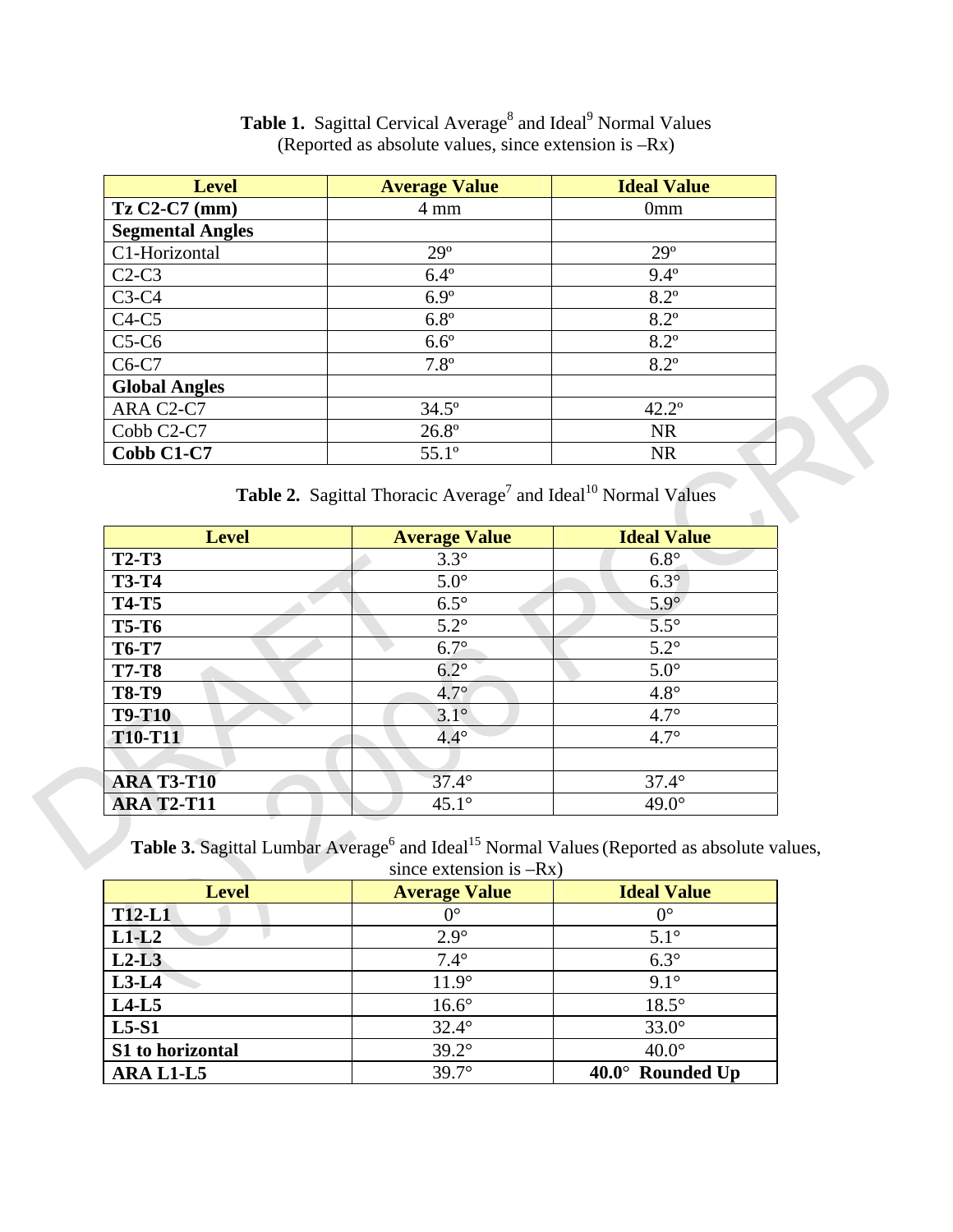#### **Structural Spinal Subluxation Assessment**

Despite political attempts to the contrary and continual academic tampering, practicing Chiropractic Clinicians have repeatedly used subluxation and "spinal listings" interchangeably as early as 1910, which is when BJ Palmer took the first chiropractic spinal x-ray in the USA. In other words, the spinal listing is the mechanical description of the subluxation. Historically, spinal listings have been composed of letters of the alphabet to represent the direction in which a vertebra has misaligned, e.g.,  $P =$  posterior,  $A =$  anterior,  $R =$  right (spinous movement in PA view),  $L = left$  (spinous movement in PA view),  $S = superior$ , and  $I = inferior$ . These directions of misalignment were observed on spinal radiographs as early as 1910. Without an education in engineering, early Chiropractic Clinicians correctly categorized all the possible movements of a motor unit (listing the top vertebra's movement relative to the vertebra immediately below) as: axial rotation, lateral bending, flexion-extension, anterolisthesis-retrolisthesis, laterolisthesis, and thin discs. Figure 3 illustrates all twelve possible vertebral misalignments in six degrees of freedom, but with listings expressed in engineering terms as rotations in degrees (Rx, Ry, Rz) and translations in millimeters  $(Tx, Ty, Tz)$ .<sup>3</sup> The origin or right-handed Cartesian coordinate system is adopted from Panjabi et al in 1974.<sup>23</sup>



**Figure 3.** These are the misalignments that<br>These were later described as rotations and<br>the 1970s. Using the Panjabi et al.'s coordination is  $\pm$ Ry, lateral flexion is  $\pm$ Rz, and are  $\pm$ Tx, vertical translation (thin axial rotation, lakeral bending. Ilexono-extension, anterolayis series bending the stereo state contents and the stereo state is such that is degrees of freedom, but with listing serves of inequirements in six degrees of **Figure 3**. These are the misalignments that early Chiropractors observed on spinal x-rays after 1910. These were later described as rotations and translations in an x-y-z coordinate system in the literature in the 1970s. Using the Panjabi et al.'s coordinate system (Y vertical, X to the left, Z forward), axial rotation is  $\pm Ry$ , lateral flexion is  $\pm Rz$ , and flexion-extension is  $\pm Rx$ , while left and right latero-listheses are  $\pm Tx$ , vertical translation (thin discs and traction) are  $\pm Ty$ , and antero- and retro-listheses are  $\pm Tz$ . Reprinted with permission: Harrison DE et al. Spinal Biomechanics for Clinicians, Vol I., Evanston, WY: Harrison CBP Seminars, 2003

In 1972, the liberal Chiropractic Colleges' Houston Medicare Conference<sup>13</sup> chose 17 spinal displacements as spinal subluxations to be used by the Federal government in defining spinal subluxation for re-imbursement of services to Chiropractors. These were/are:

- A. Static intersegmental subluxations
	- 1. Flexion malposition
	- 2. Extension malposition
	- 3. Lateral flexion malposition
	- 4. Rotational malposition
	- 5. Anterolisthesis
	- 6. Retrolisthesis
	- 7. Altered interosseous spacing (decrease/increase)
	- 8. Osseous foraminal encroachment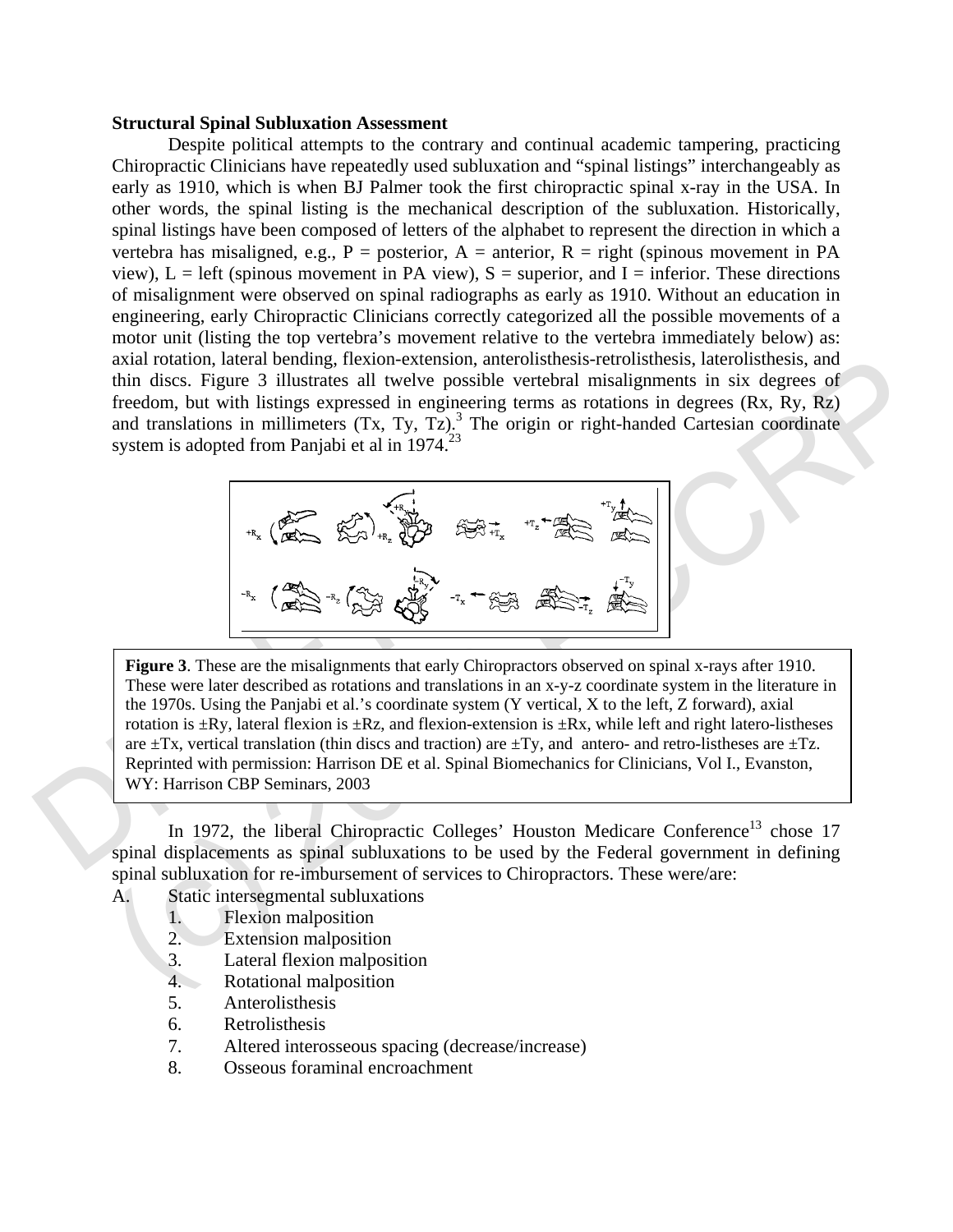- B. Kinetic intersegmental subluxations
	- 9. Hypomobility (fixation)
	- 10. Hypermobility
	- 11. Aberrant motion.
- C. Sectional subluxations
	- 12. Scoliosis and/or alteration of curves secondary to musculature imbalance
	- 13. Scoliosis and/or alteration of curves secondary to structural asymmetries
	- 14. Decompensation of adaptational curvatures
	- 15. Abnormalities of motion.
- D. Paravertebral subluxations
	- 16. Costovertebral and costotransverse disrelationships
	- 17. Sacroiliac subluxations

17. Sacrotine subluxations<br>
In the above list, it is noted that (1) and (2) are +Rx, (3) is +Rx, (4) is +Ry, (5) and (6) are<br>  $\pm 12$ , (7) is  $\pm 1y$ , (8) happens over time from (1) through (7) and is a pathology not a su In the above list, it is noted that (1) and (2) are  $\pm Rx$ , (3) is  $\pm Rz$ , (4) is  $\pm Ry$ , (5) and (6) are  $\pm$ Tz, (7) is  $\pm$ Ty, (8) happens over time from (1) through (7) and is a pathology not a subluxation, and the Houston Conference members omitted the degree of freedom associated with laterolisthesis, which is  $\pm Tx$ . Again it is noted that the Houston Conference members added (9)-(11) and (15), abnormal motion, to the list of possible subluxations, which, traditionally in the 8 conservative Chiropractic Colleges, was "bone out of place". Of course the "Sectional Subluxations" are composed of movements of individual segments in 1 or more of the 6 Degrees of Freedom as a choice of one member (+ or -) from any or all of  $\pm Rx$ ,  $\pm Ry$ ,  $\pm Rz$ ,  $\pm Tx$ ,  $\pm Ty$  and  $\pm Tz$ .

 $\pm$ Tz.<br>
It is important to note that using t<br>  $\pm$ Tz.<br>
It is important to note that using t<br>
translation. Additionally, using the meth<br>
Ferguson, upper and lower angles on<br>
Subluxations'' (regional subluxations) in<br>
Howe It is important to note that using the average normal spinal model in Figure 1 and Tables 1-3, these displacements (listings) can be measured in degrees of rotation and millimeters of translation. Additionally, using the methods suggested in Figure 2A (Gonstead, Cobb, Risser-Ferguson, upper and lower angles on the nasium), it is possible to measure "Sectional Subluxations" (regional subluxations) in degrees of displacement from normal.

However, these "Sectional Subluxations" are more clearly described in engineering terms as buckling, i.e., snap through buckling  $=$  sagittal buckling in harmonics or eigenvalues and their eigensolutions (types of "S"-curves), Elastic buckling of a column, or Euler buckling of a column.44-47

Since the current guideline document deals solely with vertebral subluxations the extraspinal or "paravertebral subluxations" (#16 and 17 in the above list) will not be discussed.

We have presented the Houston Conference Medicare subluxation definitions<sup>13</sup> for a historical perspective, pointing out that in our present time these displacements can be measured from the average normal spine, and for possible inclusion in a more precise list of subluxation types.

### **Subluxation Types**

Using the reference frame from Panjabi et  $al$ <sup>22</sup>, there are four types of observed postural and spinal segmental subluxations (displacements), which have been adequately described in mechanical engineering terms and verified by biomechanical investigations. In 1998, Harrison et al<sup>5</sup> presented a detailed review of the literature of these four types. In the current document, we add to the four types of subluxation discussed by Harrison et  $a_1^5$  and present these as types of structural/mechanical displacements of the spine ("bone out of place"):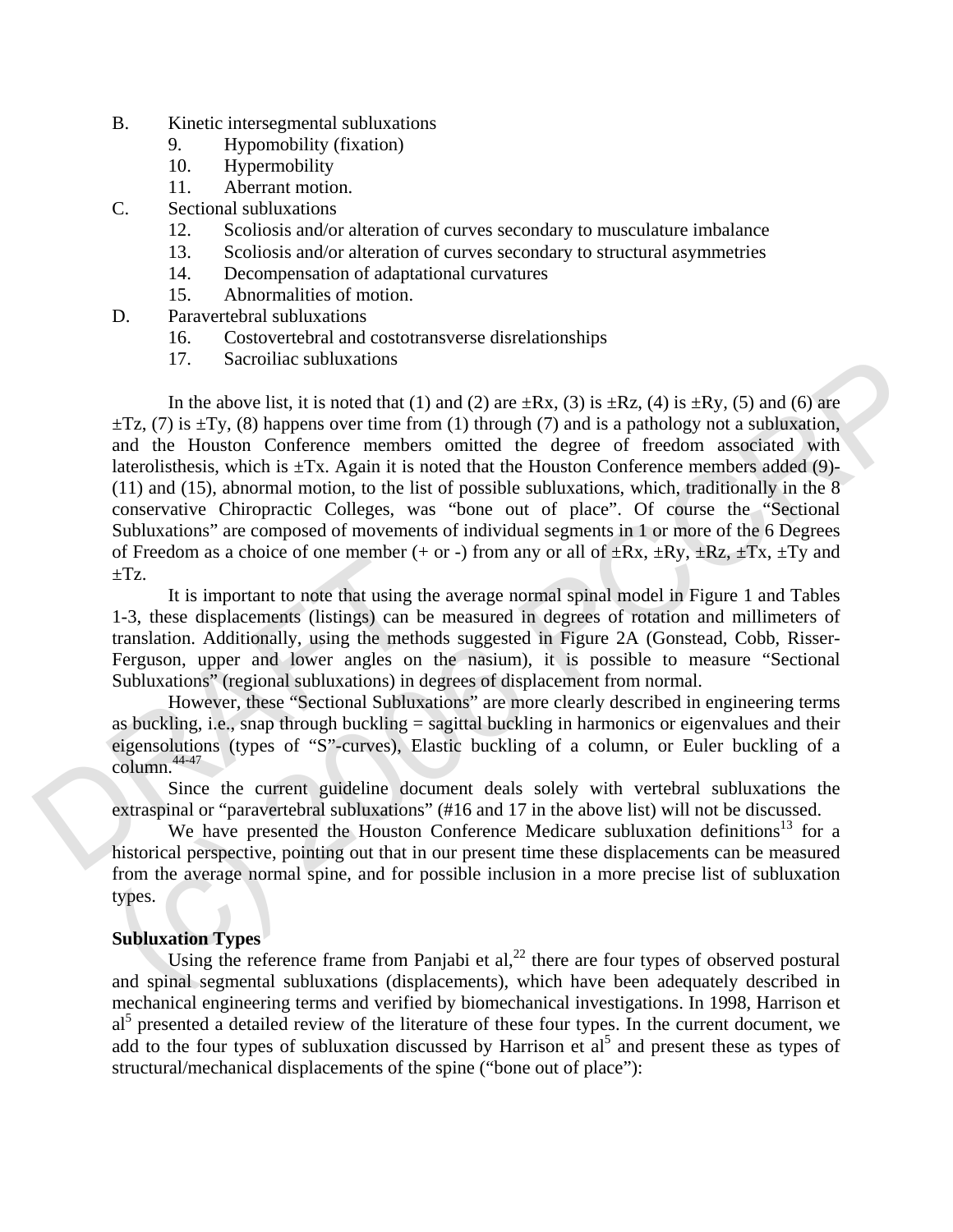- 1. Segmental subluxations: These are the segmental displacements from C1-S1 measured from the vertebra above relative to an origin located in the vertebra immediately below. These vertebral spinal subluxations are listed in terms of Rx, Ry, Rz, Tx, Ty, Tz),  $43.48-51$ (See to Figure 3). Triano<sup>48</sup> discussed these segmental displacements in terms of a buckling phenomenon but only discussed their post-buckled behavior (kinematic alterations) while neglecting the fact that these are associated with static displacements described as their respective post-buckled modes. Furthermore, Triano<sup>48</sup> failed to acknowledge the fact that the only valid way to identify these segmental displacements (post-buckled segmental modes or kinematic alterations) is by radiographic means.  $43,49-51$
- 2. Postural main motion and coupled motion: Postural displacements found in neutral resting stance are completely described as rotations and translation displacements of the head, thoracic cage, and pelvis. The majority of these displacements are concomitantly associated with spinal coupling/displacement patterns.<sup>5,52-56</sup> Each postural displacement has a unique spinal displacement pattern, with which it is normally associated. (**See Figure 4**). When discussing postural rotations and translations as global subluxations, we do not mean dynamic range of motion, but the occurrence of such positions in the neutral resting posture. Of interest, postural displacements from the neutral spine have been modeled as a 'simple' elastic buckling phenomenon.<sup>56</sup>
- 3.  $\frac{\text{9nap-mough locking in the sagg}}{\text{of cervical or lumbar lordosis to b}}$  of cervical or lumbar lordosis to hypo-or hypongineering Snap-through type referring to Chen and Lui<sup>45</sup>, "In a abrupt decrease in measured con Snap through buckling is charaequilibriu 3. Snap-through buckling in the sagittal plane: The alterations in the regional sagittal curves of cervical or lumbar lordosis to kyphosis and "S"-curves and, to some extent, changes in thoracic kyphosis to hypo-or hyper-kyphosis have been found to be consistent with the engineering Snap-through type of buckling.<sup>57-69</sup> According to Nightingale et al.<sup>60</sup>, referring to Chen and Lui<sup>45</sup>, "In a column with a fixed base, buckling is evidenced by an abrupt decrease in measured compressive load with increasing deflection and moment. Snap through buckling is characterized by a visible and rapid transition from one equilibrium configuration to another".

resum standard with spiral dependent and tunislation displacements are comonicated<br>head, theoreic cage, and pelvis. The majority of these displacements are conomitantly<br>associated with spiral couling displacement patterns Snap through buckling can occur in 1 of 3 ways: a) an abrupt impact load applied to the head, ribcage, or butt, b) an overload event such as bending forward and lifting a very heavy object, or 3) an inertial loading event causing rapid acceleration and inertial loads to the spinal segments such as a rear end motor vehicle accident.<sup>57-69</sup> Increased complexity of the snap-through buckling is delineated in terms of the shape of the curves. An S-shape in any region (cervical, thoracic, lumbar) is the  $1<sup>st</sup>$  order buckled mode, flexion-extension-flexion in any region is the  $2<sup>nd</sup>$  order buckled mode, etc...  $2<sup>nd</sup>$  order and higher buckled modes are caused by dynamic loading and are associated with large increases in potential energy of the system whereas  $1<sup>st</sup>$  order buckled modes have been produced under static and quasi-static loading experiments. **See Figure 5**.

4. Euler buckling in AP/PA view: This type of structural displacement is generally where the structures of the lower most segments in a spinal region experience some failure, e.g., axial rotation and/or lateral flexion of L4 & L5.<sup>5,70-72</sup> These displacements are generally localized to the distal spinal regions of the cervical, thoraco-lumbar, and lumbo-pelvic and are generally associated with sub-catastrophic (non-complete tears) and sometimes catastrophic (macro) tears in the surrounding ligaments. These occur under similar loading circumstances as Snap through buckling detailed above. **See Figure 6**.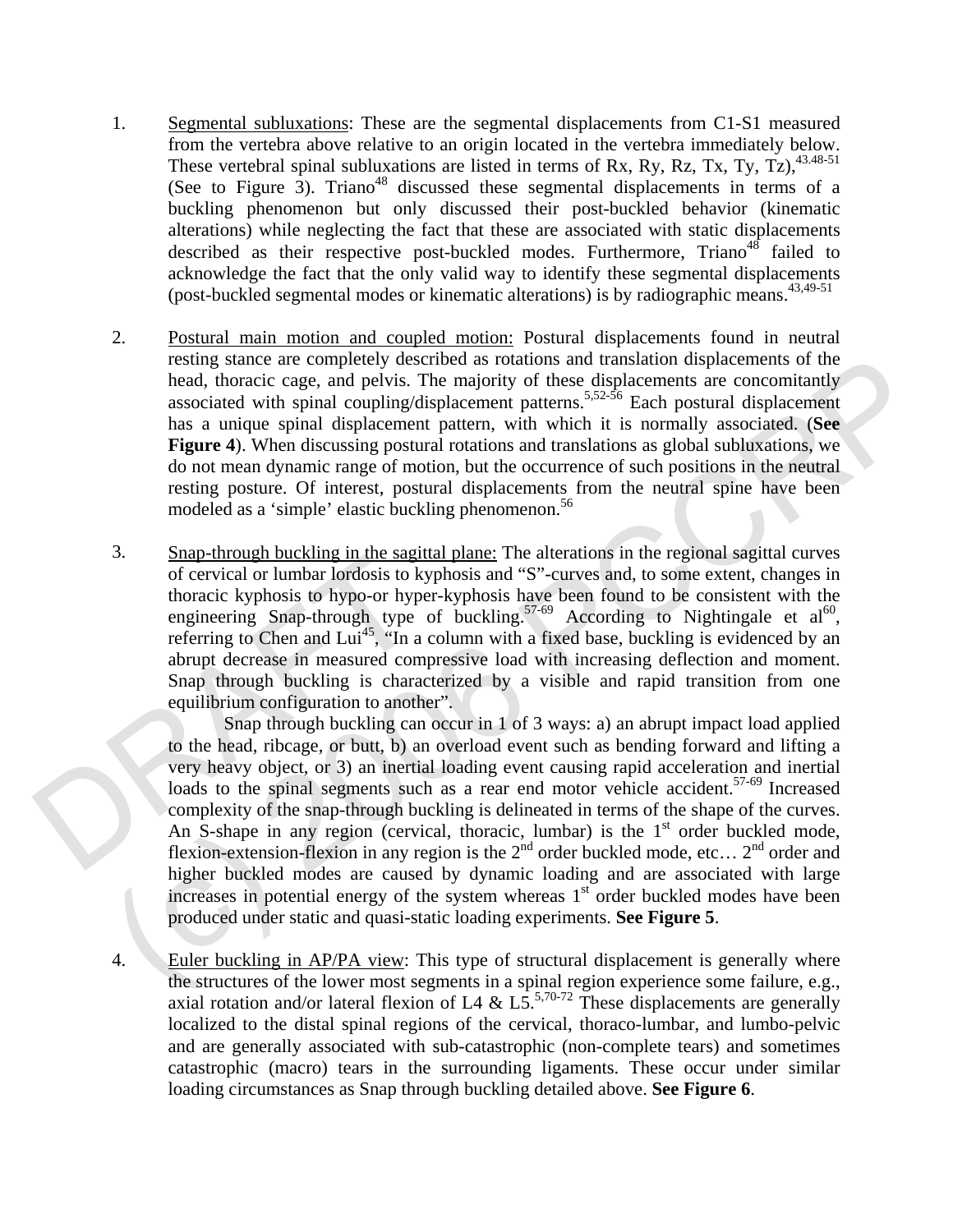- 5. Scoliosis: Recently, the pathomechanics and perhaps the eitiology of the non-neurogenic forms of scoliosis have been described by a 'slow-loading' buckling mechanism. 56,73 There are multiple different types, locations and complexities of scoliosis.
- 6. Static or dynamic segmental instability: These are the segmental displacements depicted in Figure 3 but are at the limit of or outside of the range of motion for the functional spinal unit. These are associated with significant ligamentous trauma. This information is detailed in Section X of this document under dynamic imaging and flexion/extension radiography.74-82

These 6 types of subluxation are mechanical descriptions for the allowable spinal displacements that can occur. Using the average normal spinal model, inside normal upright stance, that we precisely defined in Figure 1, these 6 types of displacements can be quantified. It is an important feature that each one of the structural subluxations (except for instability, number 6 above) is a displacement that occurs within the allowable range of motion of the functional spinal motion segment. Thus, these 5 subluxations are static and dynamic mechanical displacements that are sustained within the range of joint motion. Also, we note that the above 6 types of structural subluxation are listed in increasing complexity of the displacement until we reach complete ligamentous failure or instability (number 6).

W*e must emphatically reiterate that all 6 of the above structural subluxations require radiographic analysis for valid identification and quantification.* Surface contour assessments for the sagittal spinal curves are invalid in the cervical region,<sup>83-86</sup> questionable in the lumbar region;<sup>87-90</sup> although some can predict gross thoracic kyphosis.<sup>89,90</sup> However, these methods are not designed to replace initial spinal radiographs, and cannot readily determine segmental alignment.<sup>89,90</sup> Next we compare our definitions of subluxation against Nelson's 6 attributes.



**Figure 4.** Postural Main Motion and Coupled motion. In A, the posture of right head translation is shown. In B, the skeletal animation from the posterior to anterior view is shown depicting the opposite lateral bending coupling motions in the mid-low cervical spine versus the mid-upper cervical spine. In C, a patient radiograph is shown with the coupling patterns for right head translation. Reprinted with permission from Harrison CBP Seminars Inc., Evanston, WY.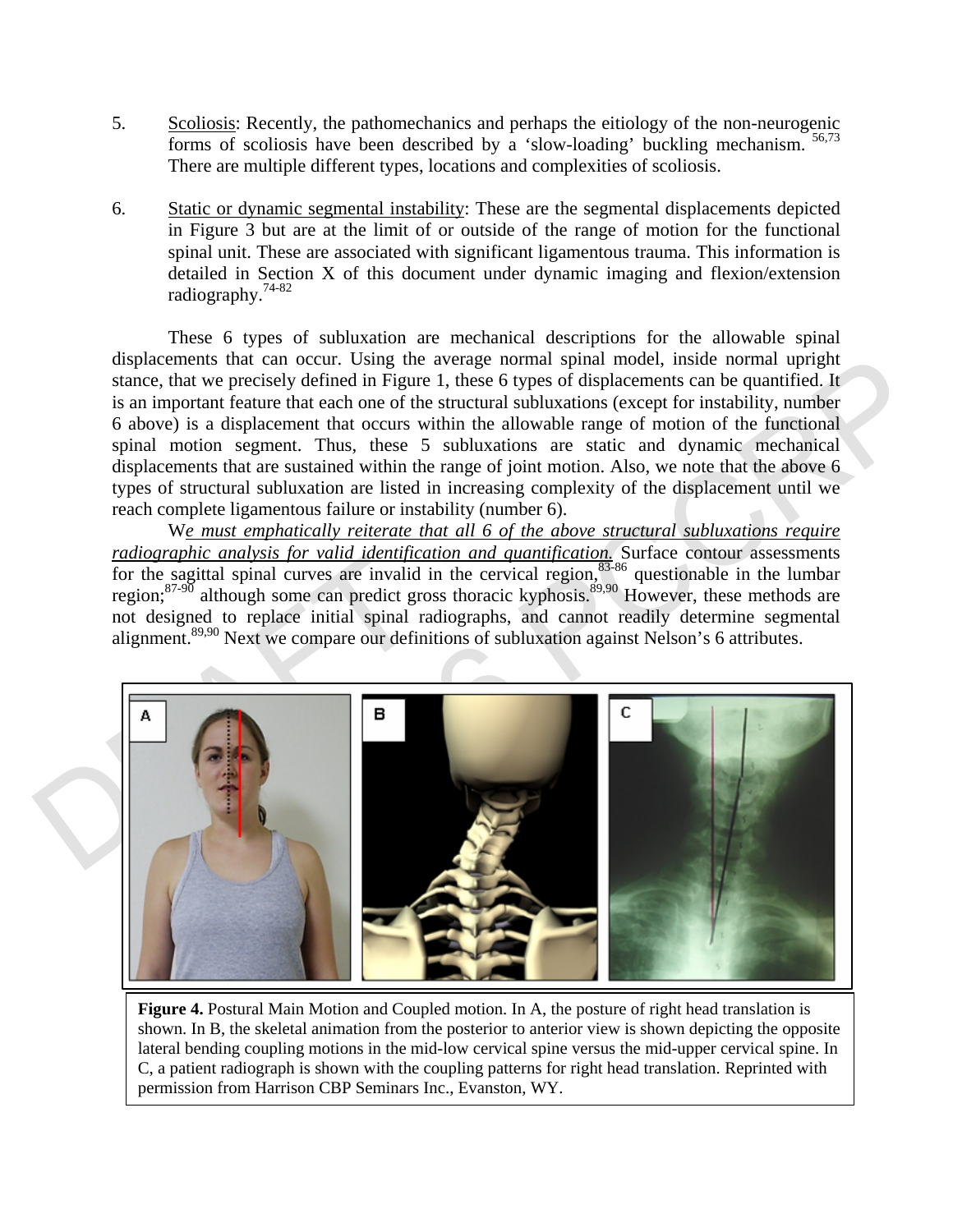

**Figure 5.** Snap Through Buckling. In A, the neutral lordosis is shown. The buckled modes (B-E) are caused by impact, overload, or inertial loading events. Increasing complexity is referred to as  $1<sup>st</sup>$  order buckled modes (C and D), 2<sup>nd</sup> order buckled modes (E), etc.... The allowable shapes can be correlated to eigenvalues in solutions of nonlinear partial differential equations used to model structures.<sup>45,46</sup> Reprinted with permission from Harrison CBP Seminars Inc., Evanston, WY.



Figure 6. Euler Buckling of the distal lum<br>stabilization - fixation after a fall from seve<br>segments are laterally translated, lateral fle<br>permission from Harrison CBP Seminars In **Figure 6.** Euler Buckling of the distal lumbar region. A severe case is shown that required surgical stabilization - fixation after a fall from several feet where the patient landed on her bottom. The segments are laterally translated, lateral flexed, axially rotated and flexed (not shown). Reprinted with permission from Harrison CBP Seminars Inc., Evanston, WY.

## **Subluxation Definitions Compared to Nelson's Attributes**

Our 'new' definition of subluxation with its 6 basic types will now be evaluated using Nelson's 6 attributes. The fact that segmental positions (spinal listings) are important in spinal coupling, sagittal buckling, Euler buckling, and segmental instability provides an obvious resemblance to chiropractic's historical antecedents of subluxation. When whole regions are measured as displacements from normal, these segmental displacements are the building blocks that comprise global spinal areas.

This new subluxation definition is testable (Nelson's  $2<sup>nd</sup>$  attribute) because, using rotations and translations of posture and spinal segments, measurements can be made in 3-D for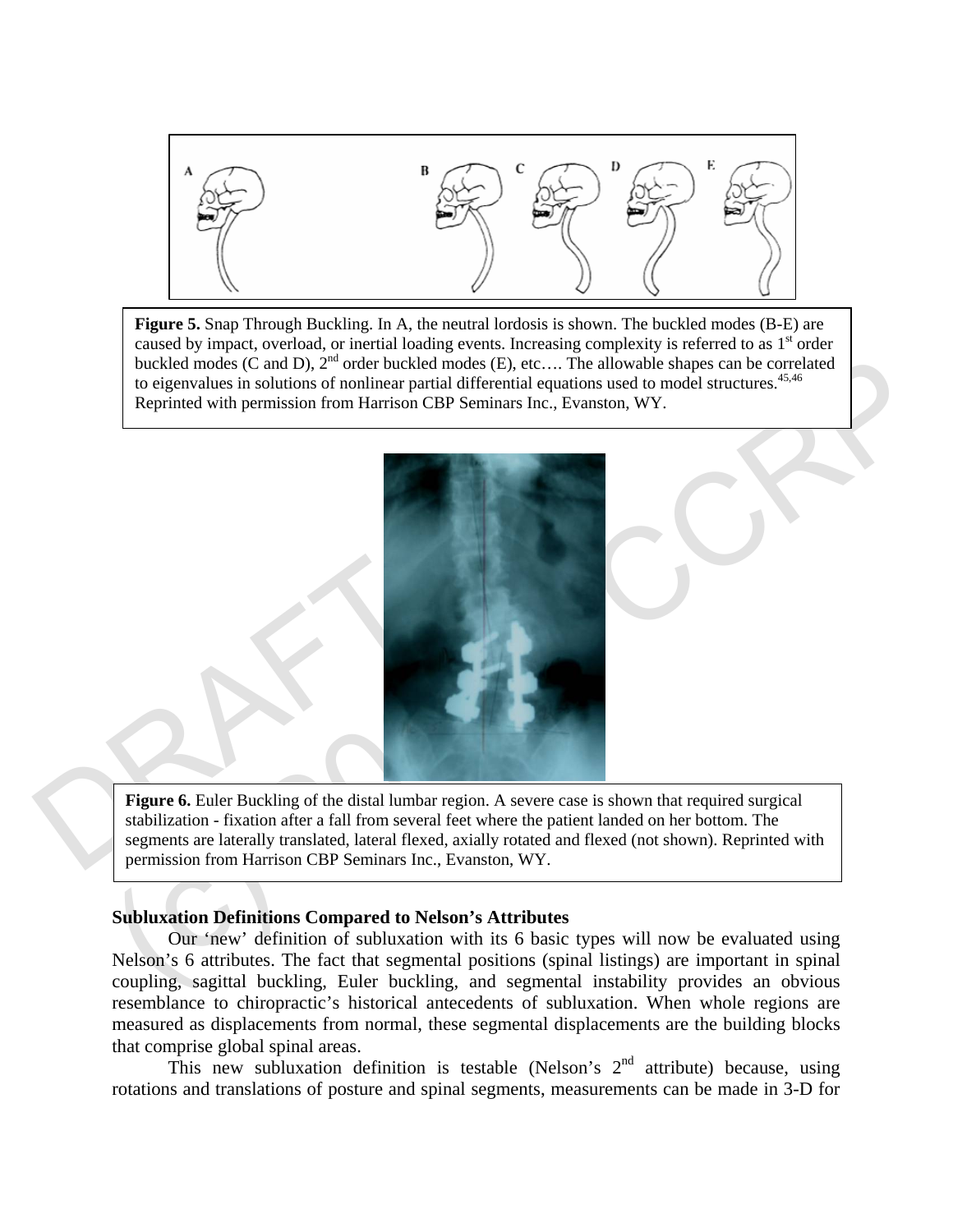posture and in 2-D radiographic projections (Section VIII and X provides these measures). The review published in 1998<sup>5</sup> and the current brief review of the scientific literature,<sup>43,48-82</sup> provides the support for Nelson's 3rd item; "It should be consistent with current basic science precepts and principles."

For Nelson's 4th attribute, it is obvious that abnormal postures composed of rotations and translations in 3-D, spinal buckling, and segmental instability, are unique spinal positions. Thus, the correction/reduction of these positions requires specific opposite transformations (rigid body movements caused by chiropractic adjustment forces) in a mechanical engineering analysis.<sup>9</sup> The information, presented herein, does not yet "reflect current practice and educational standards"; but this is not an inherent problem with the definitions of subluxation stated here. However, these concepts are taught in approximately 1/3 of the Chiropractic Colleges in the United States.

United States.<br>
Face Nelson's  $5^{\text{th}}$  attribute, "it should be clinically meaningful", there are many studies on<br>
adverse mechanical stresses/strains in the CNS,<sup>92,36</sup> and many studies on the adverse loads on<br>
(stresse For Nelson's 5<sup>th</sup> attribute, "it should be clinically meaningful", there are many studies on adverse mechanical stresses/strains in the  $CNS$ ,  $92-94$  many studies on the adverse loads  $(stresses/strains)$  on the spinal tissues,  $67-69$  and many studies on the adverse loads on mechanoreceptors for displacements from the average normal spine depicted in Figure 1. Davis' Law (soft tissue remodels to stress) and Wolff's Law (bone remodels to stress) provide enough "clinically meaningfulness". This area of "clinically meaningful", adverse health consequences and studies which show that deviations from the ideal are associated with pain or other disorders will be expanded upon in Section X and under each specific radiographic view and in Section XII on joint mechanoreceptors and pain.

XII on joint incentral<br>occupions and pain.<br>For Nelson's 6th attribute, "it sho<br>types of subluxation, are unique rigid boo<br>(rotations and translations) and as differe<br>provides the basis for chiropractic to rem<br>correction, p For Nelson's 6th attribute, "it should present a distinct and unique point of view", these 6 types of subluxation, are unique rigid body movements, taught as possibilities in Linear Algebra (rotations and translations) and as different types of buckling in mechanical engineering.  $44-47,91$  It provides the basis for chiropractic to remain a unique healthcare field. Nevertheless, segmental correction, posture correction, and correction of the sagittal spinal curves have been associated with a multitude of health benefits in the literature to date. Evidence for this statement will be provided in a later section of this document (see Section X).

### **Anatomic/Anomaly Variants Affecting Spinal Geometry**

An important topic when discussing our average spinal models' application to the human population is a consideration of anatomical variations in a given persons spinal anatomy. There are several known anatomical variants of human spinal anatomy that affect spinal alignment/geometry, however, there are several variants that do not. Significant progress has been made in understanding the correlations between a variety of anatomical variants and spine geometric alterations; Chiropractic clinicians and researchers have played a significant role in this area of investigation.

Problematically, this area of investigation has given a subgroup of publishing Chiropractic Radiologists (DACBR's) and academics an avenue for open ended criticism and cause to berate and chastise chiropractic techniques and clinicians who are interested in structural spinal rehabilitative patient treatment and outcomes.<sup>37,95-99</sup> In fact, instead of looking at the evidence for and against specific anomalies and spinal geometric alterations, these individuals have fabricated cause and effect relationships, based their criticisms on flawed investigations, and have relied mainly on Class V (expert opinion) evidence without acknowledging the progress innovative chiropractic pioneers and clinicians have made in accommodating the variants.37,95-99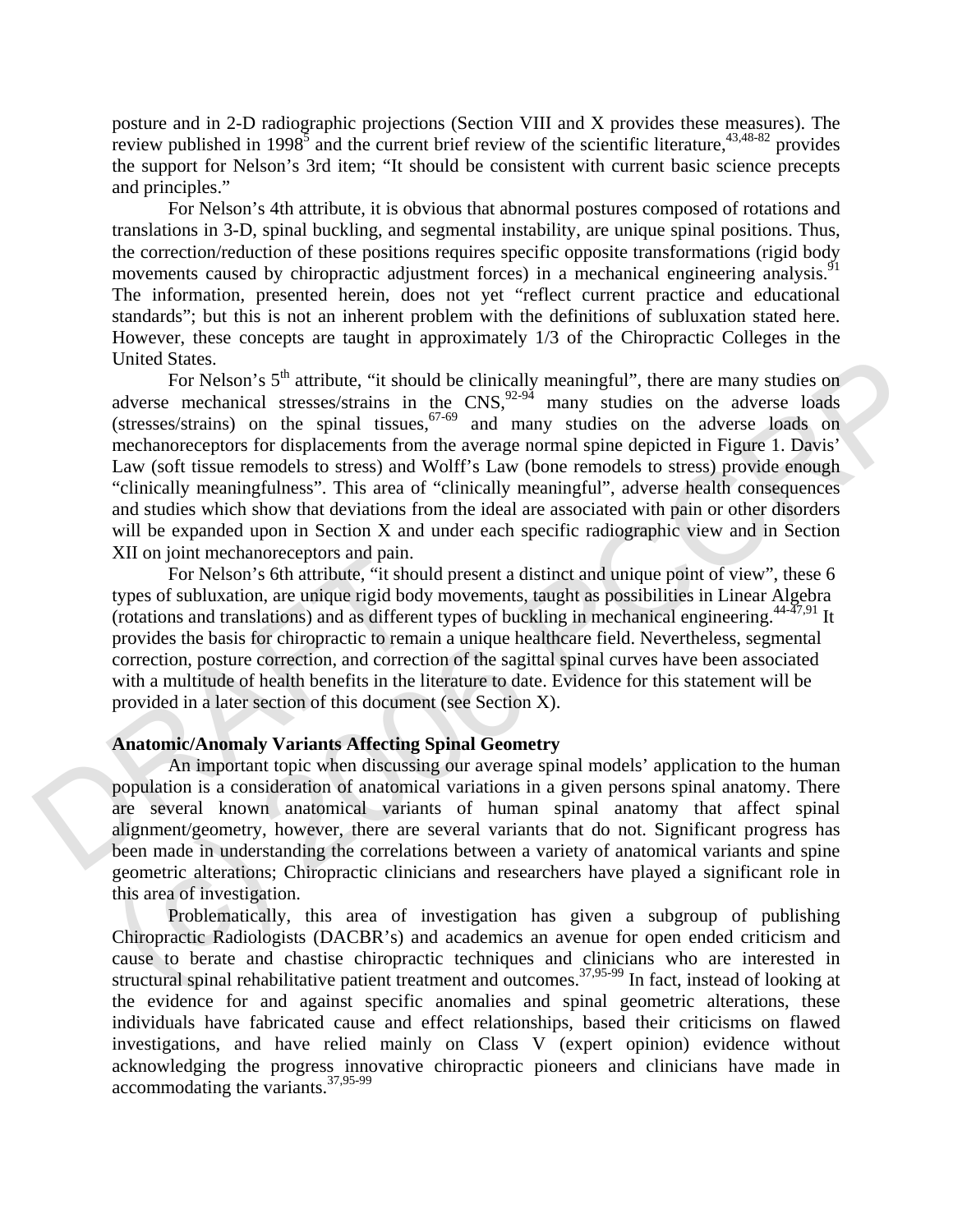For example, in a recent 2005 Chiropractic text, Peterson and Hsu,  $37$  claim that chiropractic roentgenometric measurement of spinal subluxation is "*…controversial within the profession, particularly because the impact of natural and normal asymmetries with the body on these measurements is not known.*" In support of their<sup>37</sup> statement, the opinion article by Haas et  $a^{195}$  and the investigation by Peterson et  $a^{196}$  are offered. Concerning the Haas et  $a^{195}$  opinion article, a claim was made that 'natural asymmetry' of the spinous processes would in fact alter spinal geometry in the AP view. However, no evidence was provided for their statement of cause and effect. In contrast, over two decades ago,  $Farfan<sup>100</sup>$  found that when the spinous process is asymmetrical, the entire vertebral architecture will change and keep the lamina junction in line with the structural center of the vertebral body. This means the center of mass of the vertebral body will remain approximately the same. Farfan<sup>100</sup> states "*It would appear that in the* development of the vertebra, asymmetrical body growth is compensated for by asymmetric *growth of the neural arch*". In 2000, Harrison et al<sup>38</sup> pointed out the erroneous statement by Haas et al. This panel questions why Peterson and  $Hsu<sup>37</sup>$  continue to ignore this?

"short pedicles and vertically facing artic<br>
"short pedicles and vertically facing artic<br>
kyphosis." Winterstein<sup>98</sup> offered no refer<br>
to MacRae (1977).<sup>97</sup> In line with previous<br>
challenged in a letter by Harrison et al<sup></sup> development of the vertebra, asymmetrical body growth is compensated for by asymuative states. This parent parameterizal body growth of the neural arch". In 2000, Harrison et al<sup>24</sup> pointed out the erroneous statement by The second investigation offered by Peterson and  $Hsu<sup>37</sup>$  to criticize the chiropractic clinicians' use of spinal radiography, is the study by Peterson et al.<sup>96</sup> With a small sample size and no segmental analysis of cervical lordosis, Petersen et  $al^{96}$  claimed that alterations in the angle of the facet surfaces in the sagittal plane caused a reduction in the magnitude of the cervical lordosis. The origin of claiming that facet architecture/angles influence the cervical curve can be traced to a 1977 self-published text by MacRae.<sup>97</sup> In this 1977 text, only Class V evidence is given for MacRae's<sup>97</sup> hypothesis. In a letter to an editor, Winterstein<sup>98</sup> claimed that "short pedicles and vertically facing articular facets predispose to a cervical hypolordosis or kyphosis." Winterstein<sup>98</sup> offered no references for such statement but presumably was referring to MacRae (1977).<sup>97</sup> In line with previous claims, the results from Peterson et al<sup>96</sup> were challenged in a letter by Harrison et  $al^{101}$  for several reasons but these criticisms still go ignored. More importantly, Harrison et al<sup>102</sup> performed a much needed investigation using  $252$  subjects, where the correlation between articular pillar height, facet surface sagittal plane angles, and the shape of the dens and the segmental and total cervical spine curvature was determined. Harrison et al $102$  state,

*"In contrast to chiropractic radiology paradigms in the literature, we found no statistical correlation with hyperplasia of the cervical facets (superior and inferior facet surfaces that diverge to the posterior) and any segmental or global angle of cervical lordosis. Additionally, there is no correlation with the vertical heights of the cervical facets and any segmental or global angle of cervical lordosis."102* 

In light of the above, the current Practicing Chiropractic Panel of experts hopes that intellectual honesty and professional duty will create a shift in these happenings. As stated previously, there are spinal anatomical variants that do affect the geometry of the spine. These include the following:

- 1. Sagittal plane wedge angles of the vertebral bodies, $103-105$
- 2. Coronal plane wedge angles of the vertebral bodies (hemi-vertebra), <sup>114</sup>
- 3. Anomalies of the skull condyles,  $99,106-110$
- 4. Transitional vertebra at  $L5-S1$ ,<sup>111,112</sup>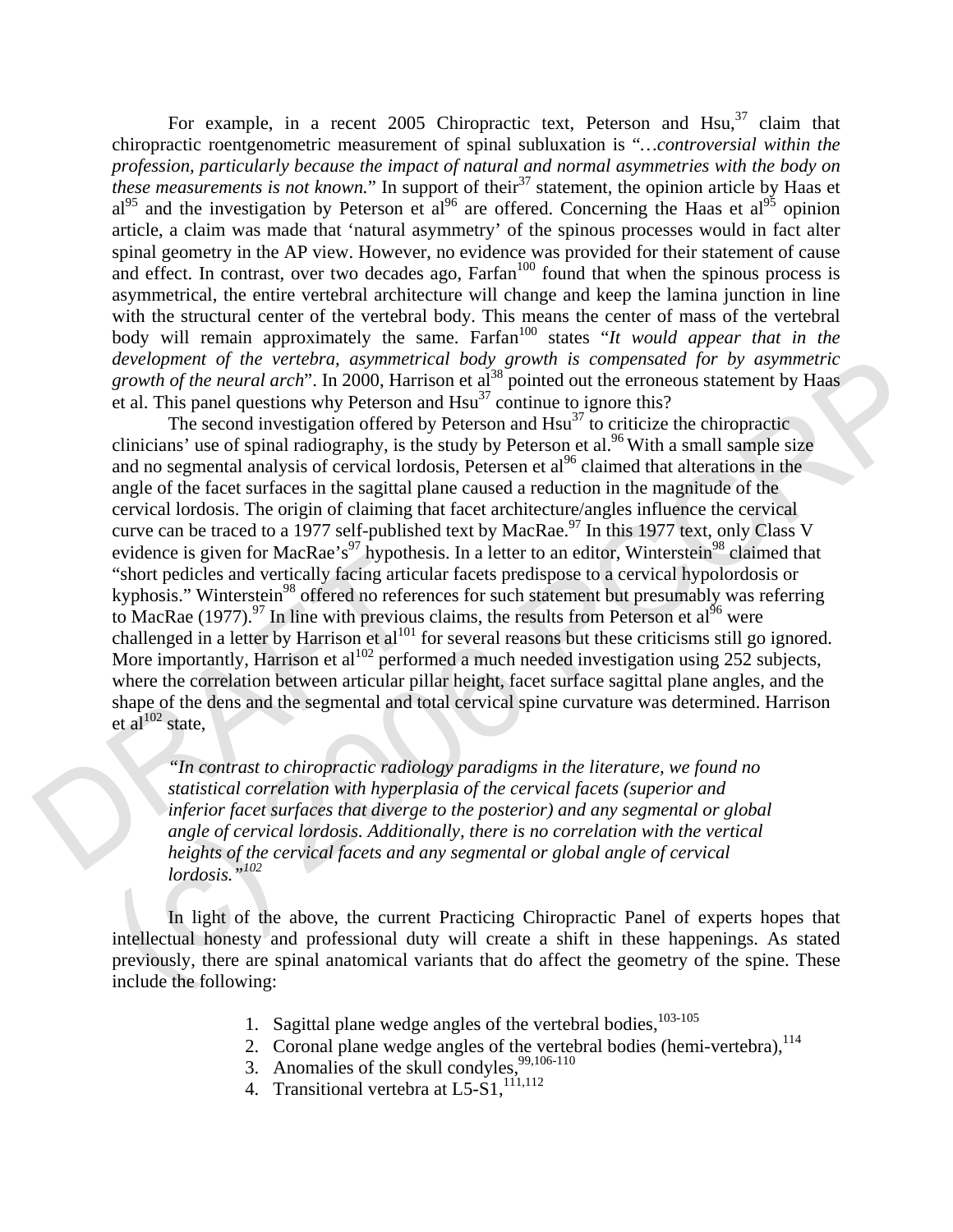- 5. Congenital and surgical blocked vertebra,  $113$  and
- 6. Pelvic/sacral morphology.39-42

Chiropractic pioneers (clinicians and researchers) and other health care physicians are on the forefront of investigating spinal anomolies, learning to identify them via radiographic means, and developing treatment strategies that account for the anatomical variances.<sup>105-108,111</sup>

## **References**

- 1. ACA. Index Synopsis of ACA policies on Public Health and Related Matters. American Chiropractic Association, Arlington, VA, 1987:p18.
- 2. Beer FP, Johnston ER, Jr. Mechanics of Materials. 2<sup>nd</sup> Edition. New York: McGraw-Hill, Inc., 1992.
- 3. Cowin SC. Bone Mechanics. CRC Press, Boca Raton, FL, 1989:p37.
- 4. Gatterman M. Foundations of Chiropractic: Subluxation. St. Louis: Mosby Year Book, Inc., 1994.
- 5. Harrison DE, Harrison DD, Troyanovich SJ. Three-Dimensional Spinal Coupling Mechanics. Part II: Implications for Chiropractic Theories and Practice. J Manipulative Physiol Ther 1998; 21(3): 177-86.
- 6. Harrison DD, Cailliet R, Janik TJ, Troyanovich SJ, Harrison DE, Holland B. Elliptical Modeling of the Sagittal Lumbar Lordosis and Segmental Rotation Angles as a Method to Discriminate Between Normal and Low Back Pain Subjects. J Spinal Disord 1998; 11(5): 430-439.
- 7. Harrison DE, Janik TJ, Harrison DD, Cailliet R, Harmon S. Can the Thoracic Kyphosis be Modeled with a Simple Geometric Shape? The Results of Circular and Elliptical Modeling in 80 Asymptomatic Subjects. J Spinal Disord Tech 2002; 15(3): 213-220.
- Modeled with a Simple Geometric S<br>Asymptomatic Subjects. J Spinal Dis<br>8. Harrison DD, Harrison DE, Janik TJ<br>the Sagittal Cervical Spine as a Meth<br>Circular Modeling in 72 Asymptoma<br>Neck Pain Subjects. Spine 2004; 29<br>9. Harr 3. Cowin SC Iene Mechanics. CRC Press, Boen Raton, FL, 1989.p37.<br>
4. Gottherman M. Foundations of Chiropractics Sublustations. St. Louise Model Teatricos DE. Harrison DE. Harrison DD. Troyanovich SJ. Three-Dimensional Spin 8. Harrison DD, Harrison DE, Janik TJ, Cailliet R, Haas JW, Ferrantelli J, Holland B. Modeling of the Sagittal Cervical Spine as a Method to Discriminate Hypo-Lordosis: Results of Elliptical and Circular Modeling in 72 Asymptomatic Subjects, 52 Acute Neck Pain Subjects, and 70 Chronic Neck Pain Subjects. Spine 2004; 29(22):2485-2492.
	- 9. Harrison DD, Janik TJ, Troyanovich SJ, Holland B. Comparisons of Lordotic Cervical Spine Curvatures to a Theoretical Ideal Model of the Static Sagittal Cervical Spine. Spine 1996; 21(6):667-675.
	- 10. Harrison DD, Harrison DE, Janik TJ, Cailliet R, Haas JW. Do Alterations in Vertebral and Disc Dimensions Affect an Elliptical Model of the Thoracic Kyphosis? Spine 2003; 28(5): 463-469.
	- 11. Harrison DD, Janik TJ, Troyanovich SJ, Harrison DE, Colloca CJ. Evaluations of the Assumptions Used to Derive an Ideal Normal Cervical Spine Model. J Manipulative Physiol Ther 1997;20(4): 246-256.
	- 12. Hildebrandt RW. Chiropractic Spinography. Baltimore, Williams & Wilkins, 1985.
	- 13. Houston Conference. Radiological Manifestations of Spinal Subluxations. Uniformity in Medicare Reporting, November 1972.
	- 14. ICA. International Chiropractic Association Policies. Arlington, VA, 1987.
	- 15. Janik TJ, Harrison DD, Cailliet R, Troyanovich SJ, Harrison DE. Can the Sagittal Lumbar Curvature be Closely Approximated by an Ellipse? J Orthop Res 1998; 16(6):766-70.
	- 16. Janse J. Chiropractic Principles and Technique. Lombard, Illinois, National College of Chiropractic, 1947.
	- 17. Keating JC, Charlton KH, Grod JP, Perle SP, Sikorski D, Winterstein JF. Subluxation: Dogma or Science? J Chiropr Osteopat 2005;13: 14.
	- 18. Lantz C. The Vertebral Subluxation Complex. ICA Review of Chiropractic, Sept/Oct 1989.
	- 19. Lawrence DJ. Forward. In: Rosner AL. The role of subluxation in chiropractic. Des Moines, IA: FCER, 1997.
	- 20. Nelson CF. The subluxation question. J Chiropr Humanities 1997;7:46-55.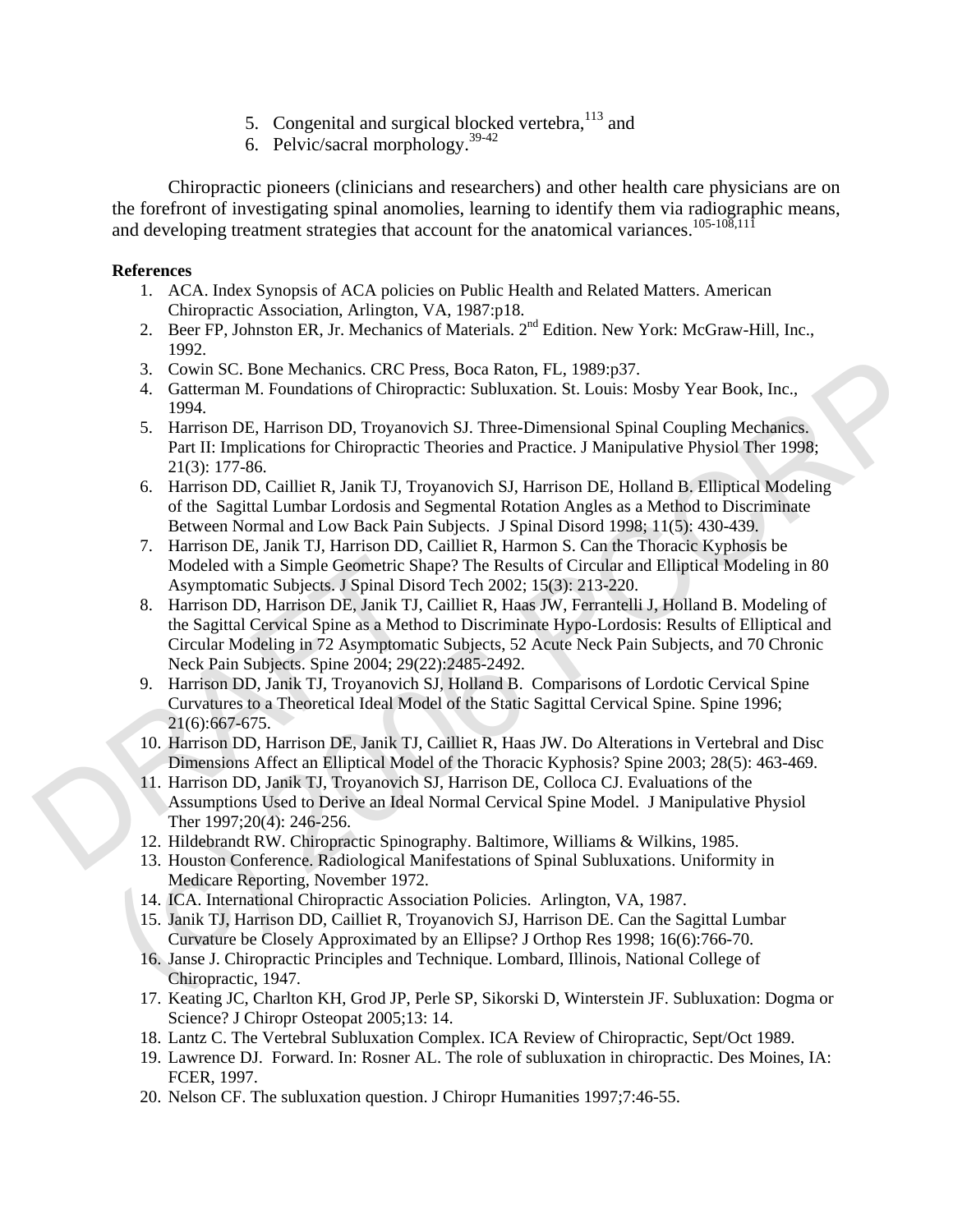- 21. Oakley PA. Its Paul's Opinion: Triano should stop bad mouthing Harrison's work and accept it as clinical evidence for the CCPGG Guidelines. American Journal of Clinical Chiropractic 2005; 14(4): 3.
- 22. Oakley PA. It's Paul's Opinion: CBP Researchers at 2004 ACC/RAC. American Journal of Clinical Chiropractic 2004; 13(2): 3.
- 23. Panjabi MM, White AA, Brand RA. A note on defining body parts configurations. J Biomech 1974;7:385-390.
- 24. Palmer DD. The Science, Art, and Philosophy of Chiropractic. Portland, Oregon, Printing House Company, 1910.
- 25. Palmer BJ. The Subluxation Specific, the Adjustment Specific. Davenport: Palmer College of Chiropractic, 1934.
- 26. Penning L. Obtaining and interpreting plain films in cervical spine injury. In: The Cervical Spine. The Cervical Spine Society, JB Lippincott, Philadelphia, 1983:p89.
- 27. Rosner AL. The role of subluxation in chiropractic. FCER, Des Moines, IA, 1997.
- 28. Triano JJ. Statements during a talk to the Faculty of Cleveland Chiropractic College Kansas City. Kansas City, MO, August 2004.
- 29. White AA, Panjabi MM. Clinical Biomechanics of the Spine. JB Lippincott, Philadelphia, 1978:p504.
- 30. Yochum TR, Rowe LJ. Essentials of Skeletal Radiology. Baltimore, Williams & Wilkins, 1987: pp 419 & 604.
- 31. Osterbauer PJ. Technology assessment of the chiropractic subluxation. Topics in Clin Chiropr 1996;3(1):1-9.
- 32. Bergmann T, Finer B. Joint assessment- PARTS. Topics in Clin Chiropr 2000;7(3):1-10.
- 33. Cooperstein R, Lisi A. Pelvic torsion: anatomic considerations, construct validity and chiropractic examination procedures. Topics in Clin Chiropr 2000;7(3):38-49.
- 34. Owens EF, Pennacchio VA. Operation definitions of vertebral subluxation: A case report. Topics in Clin Chiropr 2001;8(1):40-48.
- 35. Triano JJ. The functional spinal lesion: An evidence-based model of subluxation. Topics in Clin Chiropr 2001;8(1):16-28.
- 36. Nelson CF, Lawrence D, Triano D, Bronfort G, Perle SM, Metz D, Hegetschweiler K, LaBrot T. Chiropractic as spine care: a model for the profession. Chiropractic & Osteopathy 2005;13:9.
- 32. Bergmann 1, Finer B. Joint assessme<br>
33. Cooperstein R, Lisi A. Pelvic torsion<br>
examination procedures. Topics in C<br>
34. Owens EF, Pennacchio VA. Operatio<br>
in Clin Chiropr 2001;8(1):40-48.<br>
35. Triano JJ. The functiona The Geneval Spine Society. 1B Lepannestic, Philadelphia, 1985;<br>P. Rosser A.L. The role of sublucation in chiropactic. FCER, Des Moines, IA, 1997.<br>
28. Triano J. Statements during talk to the Faculty of Cleveland Chiropract 37. Peterson C and Hsu W. Indications for and use of x-rays. Chapter 33. In: Haldeman S., editor, Modern Developments in Chiropractic, 3<sup>rd</sup> edition. New York: McGraw-Hill Companies, Inc., 2005; pp. 661-681.
	- 38. Harrison DE, Harrison DD, Troyanovich SJ. A Normal Spinal Position, Its Time to Accept the Evidence. J Manipulative Physiol Ther 2000; 23: 623-644.
	- 39. Berthonnaud E, et al. Analysis of the sagittal balance of the spine and pelvis using shape and orientation parameters. J Spinal Disorders & Techniques 2005;18(1):40-47.
	- 40. Roussouly P, et al. Classification of the normal variation in the sagittal alignment of the human lumbar spine and pelvis in the standing position. Spine 2005;30(3):346-353.
	- 41. Vialle R, et al. Radiographic analysis of the sagittal alignment and balance of the spine in asymptomatic subjects. JBJS Am 2005;87:260-267.
	- 42. Vaz G, et al. Sagittal morphology and equilibrium of pelvis and spine. Eur Spine J 2002;11:80- 87.
	- 43. Rowe SH, Ray SG, Jakubowski AM, Picardi RJ. Plain Film Radiography in Chiropractic. Chapter 5. In: Plaugher, ed. Textbook of Clinical Chiropractic. A Specific Biomechanical Approach. Williams & Wilkins, Baltimore. 1993; pages 112-149.
	- 44. Gilmore R. Catastrophe theory for scientists and engineers. New York, Dover Publications, 1981.
	- 45. Chen WF, Lui EM. Structural Instability: Theory and Implementation. Elsevier, New York; 1987, pgs 4-10.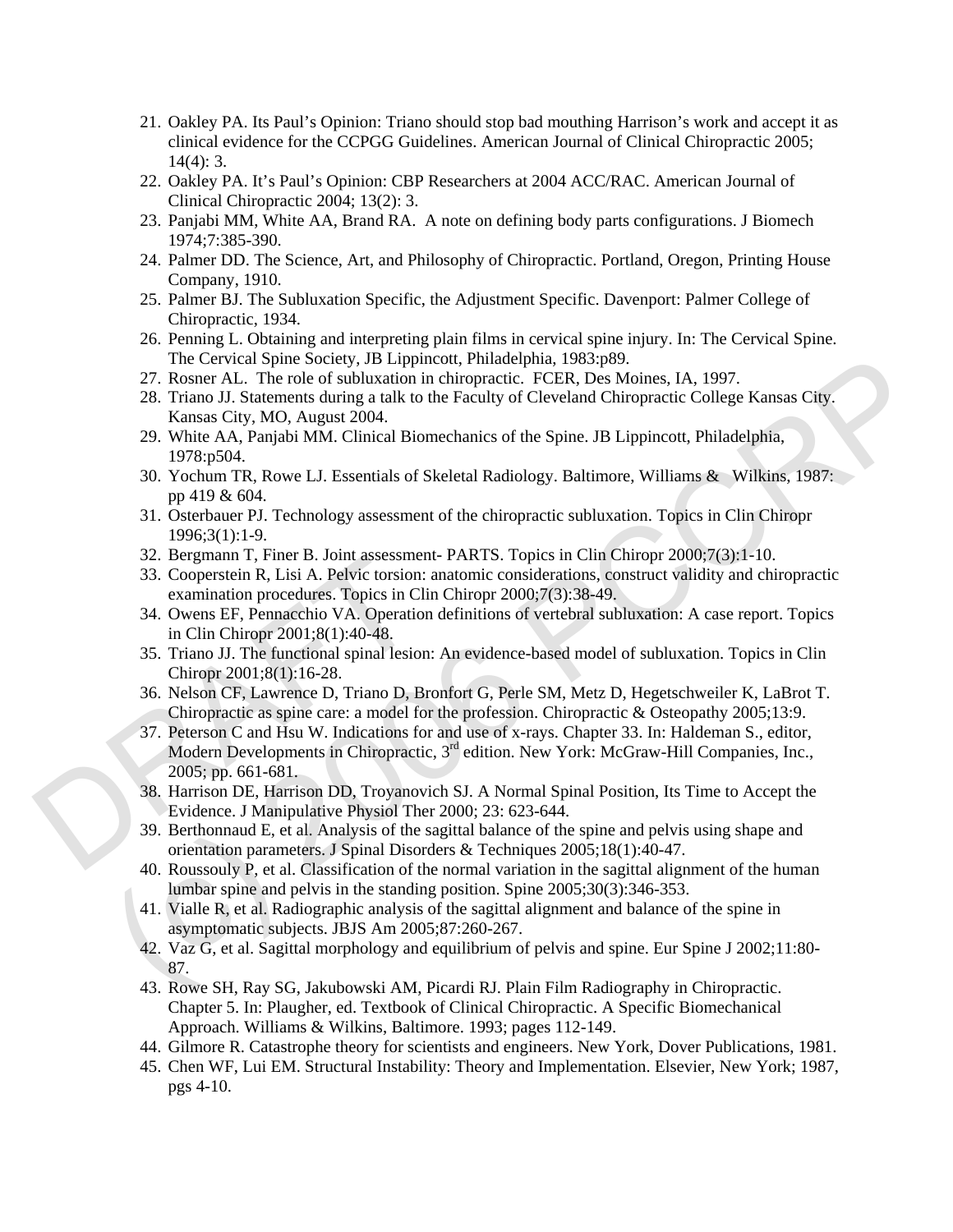- 46. Pilkey WD, Wunderlich W. Mechanics of structures: variational and computational methods. Boca Raton: CRC Press;1994. pages 617-635.
- 47. Como M, Grimaldi A. Theory of stability of continuous elastic structures. Boca Raton: CRC Press;1995. pages 6-9, 188-210.
- 48. Triano J. The theoretical basis for spinal manipulation. Chapter 19. In: Haldeman S., editor, Modern Developments in Chiropractic, 3<sup>rd</sup> edition. New York: McGraw-Hill Companies, Inc., 2005;pgs 361-381.
- 49. Cholewicki J, McGill SM. Lumbar posterior ligament involvement during extremely heavy lifts estimated from fluoroscopic measurements. J Biomech 1992;25:17-28.
- 50. McGill SM. The biomechanics of low back injury: Implications on current practice in industry and the clinic. J Biomech 1997;30:465-475.
- 51. Owens EF, Eriksen K. Upper cervical post x-ray reduction and its relationship to symptomatic improvement and spinal stability. CRJ: 1997(4:2):10-17.
- 52. Harrison DE, Cailliet R, Harrison DD, Janik TJ, Troyanovich SJ, Coleman RR. Lumbar Coupling During Lateral Translations of the Thoracic Cage Relative to a Fixed Pelvis. Clin Biomech 1999: 14(10):704-709.
- 53. Harrison DE, Cailliet R, Harrison DD, Troyanovich SJ, Janik TJ. Cervical Coupling on AP Radiographs During Lateral Translations of the Head Creates an S-Configuration. Clin Biomech 2000; 15(6): 436-440.
- mprovement and spinal stabitty. CAU: 1997(42:31:14-1).<br>
21. Harrison DE, Calilet R, Harrison DD, Janit TI, Toyanovich SJ, Coleman RR. Lumbar Coupling<br>
During Laterul Translations of the Theoretic Cage Relative to a Fixed P 54. Harrison DE, Cailliet R, Harrison DD, Janik TJ. How Do Anterior/Posterior Translations of the Thoracic Cage Affect the Sagittal Lumbar Spine, Pelvic Tilt, and Thoracic Kyphosis? Eur Spine J 2002; 11(3): 287-293.
	- 55. Ordway NR, Seymour R, Donelson RG et al. Cervical sagittal range-of-motion analysis using three methods. cervical range-of-motion device, 3space, and radiograph. *Spine* 1997;22:501-508.
	- 56. Azegami, H, Murachi S, Kitoh J, Ishida Y, Kawakami N, Makino M. Etiology of idiopathic scoliosis. Clin Orthopedics Rel Res 1998;357:229-236.
	- 57. Yoganandan N, Pintar FA, Arnold P, Reinartz J, Cusick JF, Maiman DJ, Sances A. Continuous motion analysis of the head-neck complex under impact. J Spinal Disorders 1994;7:420-428.
	- 58. Oktenglu T, Ozer F, Ferrara LA, Andalkar N, Sarioglu AC, Benzel EC. J Neurosurg (Spine 1) 2001;94:108-114.
- 55. Ordway NR, Seymour R, Donelson 1<br>three methods. cervical range-of-mot<br>56. Azegami, H, Murachi S, Kitoh J, Ish<br>scoliosis. Clin Orthopedics Rel Res 1<br>57. Yoganandan N, Pintar FA, Arnold P,<br>motion analysis of the head-nec 59. Nightingale RW, Camacho DL, Armstrong, Robinette JJ, Myers BS. Inertial properties and loading rates affect buckling modes and injury mechanisms in the cervical spine. J Biomechanics 2000;33:191-197.
	- 60. Nightingale RW, McElhaney JH, Richardson WJ, Myers BS. Dynamic responses of the head and cervical spine axial impact loading. J Biomechanics 1996;29:307-318.
	- 61. Nightingale RW, McElhaney JH, Richardson WJ, Best TM, Myers BS. Experimental impact injury to the cervical spine: Relating motion of the head and the mechanism of injury. J Bone and Joint Surgery AM 1996;78-A:412-421.
	- 62. Fukushima M, Kaneoka K, Ono K, Sakane M, Ujihashi S, Ochiai N. Neck injury mechanisms during direct face impact. Spine 2006;31:903-908.
	- 63. Garcia T, Ravani B. A biomechanical evaluation of whiplash using a multi-body dynamic model. Transactions of ASME 2003;125:254-265.
	- 64. Panjabi MM, Pearson AM, Ito S, Ivancic PC, Wang JL. Cervical spine curvature during simulated whiplash. Clin Biom 2004;19:1-9.
	- 65. Stemper BD, Yoganandan N, Pintar FA. Effects of abnormal posture on capsular ligament elongations in a computational model subjected to whiplash loading. J Biomechanics 2005; 38:1313-1323.
	- 66. Stemper BD, Yoganandan N, Pintar FA. Effect of head restraint backset on head-neck kinematics in whiplash. Accident Analysis & Prevention 2006;38:317-323.
	- 67. Matsunaga, S, Sakou T, Sunahara N, Oonishi T, Maeda S, Nakanisi K. Biomechanical analysis of buckling alignment of the cervical spine. Spine 1997;22:765-771.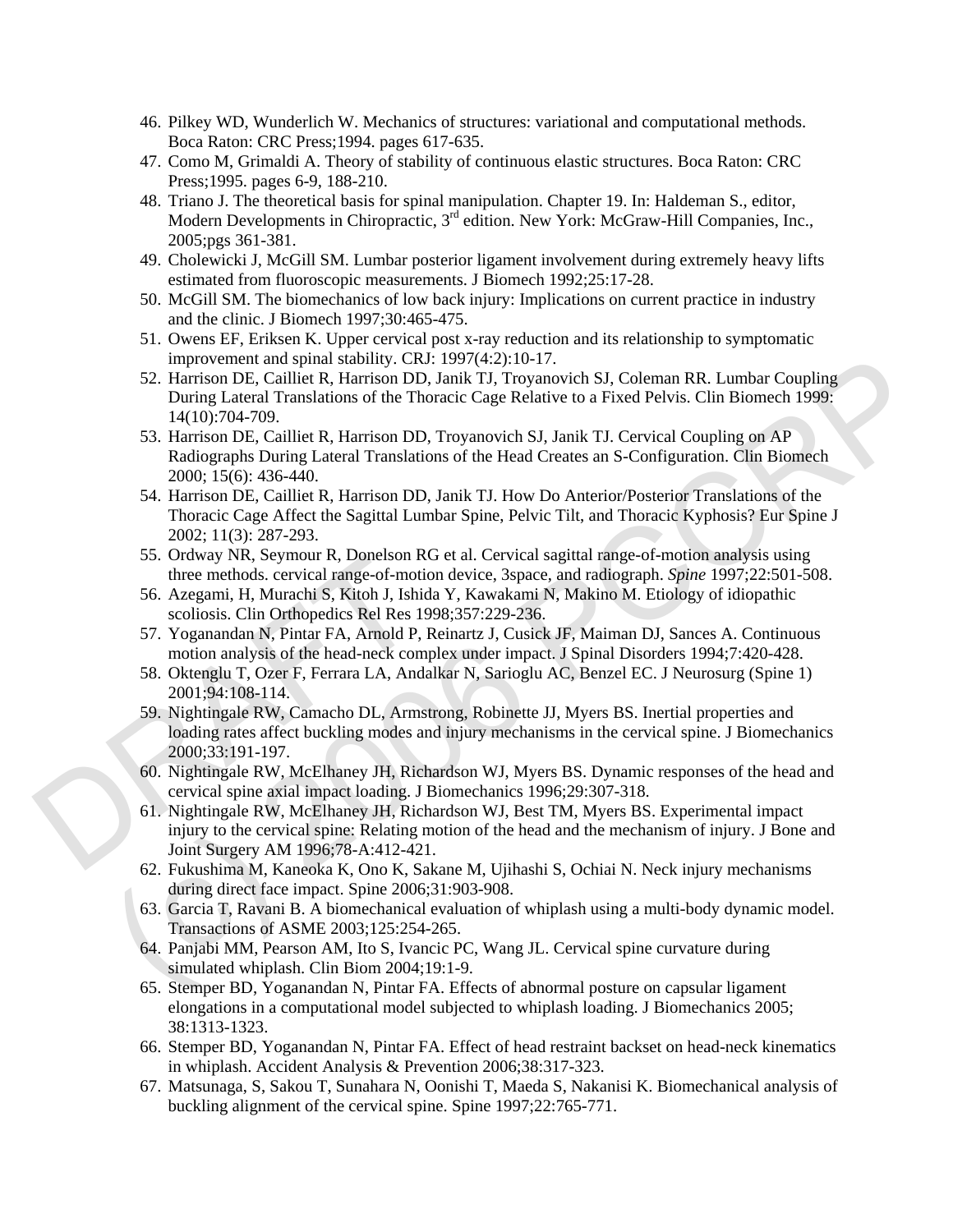- 68. Matsunaga S, Sakou T, Nagayama T, Nakanisi K. A new biomechanical analysis of the degenerative lumbar spine. In: Takahashi HE, editor. Spinal disorders in growth and ageing. Tokyo:Springer-Verlag,1995;p.175-182.
- 69. Matsunaga S, Sakou T, Taketomi I, Ijiri K. Comparisons of operative results of lumbar disc herniations in manual laborers and athletes. Spine 1993;18:2222-6.
- 70. Goel VK, Weinstein JN, Patwardhan AG. Biomechanics of intact ligamentous spine. In: Goel VK, Weinstein JN, editors. Biomechanics of the Spine: Clinical and surgical Perspective. Boca Raton: CRC Press;1990; pg 135.
- 71. Crisco JJ, Panjabi MM. Euler stability of the human ligamentous lumbar spine. Part 1: theory. Clin Biomech 1992;7:19-26.
- 72. Crisco JJ, Panjabi MM, Yamamoto I, Oxland TR. Euler stability of the human ligamentous lumbar spine. Part II: experiment. Clin Biomech 1992;7:27-32.
- 73. Weiler PJ, Buckling analysis of spinal implant devices used for the surgical treatment of scoliosis. MASc Thesis, Department of Civil Engineering. Ontario (Canada): University of Waterloo;1983.
- 74. Pope MH, Panjabi MM. Biomechanical definitions of spinal instability. Spine 1985;10:255-266.
- 75. Farfan HF. The pathological anatomy of degenerative spondylolisthesis. Spine 1980;5:412-418.
- 76. Paris SV. Physical signs of instability. Spine 1985;10:277-279.
- 77. Panjabi MM, Abumi K, Duranceau J, Oxland T. Spinal stability and intersegmental muscle forces, a biomechanical model. Spine 1989;14:194-199.
- 78. Dupuis PR, Cassidy JD, Kirkaldy-Willis WH. Radiological diagnosis of degenerative lumbar spinal instability. Spine 1985;10:262-276.
- 79. Friberg O. Lumbar instability: a dynamic approach by traction-compression radiography. Spine 1987;12:117-129.
- 80. Dvorak J, Panjabi MM, Gerber M, Wichmann W. CT-Functional diagnostics of the rotatory instability of the upper cervical spine. Part 1: an experimental study on healthy cadavers. Spine 1987;12:197-205.
- 1987;12:117-129.<br>
80. Dvorak J, Panjabi MM, Gerber M, W<br>
instability of the upper cervical spine<br>
1987;12:197-205.<br>
81. Dvorak J, Hayek J, Zehnder R. CT-fi<br>
cervical spine. Part 2: an evaluation of<br>
Spine 1987;12:726-731. 73. Weiler PI, Bucking analysis of spinal implana deveces used for the surgical treatment of schooses. T4, Pope MH, Panjab MMAS Thesis, Department of Civil Engineering. Ontario (Canada): University of Waterloo: 1983, Pa, 81. Dvorak J, Hayek J, Zehnder R. CT-functional diagnostics of the rotatory instability of the upper cervical spine. Part 2: an evaluation on healthy adults and patients with suspected instability. Spine 1987;12:726-731.
	- 82. Fazl M, LaFebvre J, Willinsky RA et al. Posttraumatic ligamentous disruption of the cervical spine, an easily overlooked diagnosis: presentation of three cases. Neurosurgery 1990;26:674-8.
	- 83. Harrison DE, Haas JW, Cailliet R, Harrison DD, Janik TJ, Holland B. Concurrent Validity of the Flexicurve Instrument Measurements: Sagittal Skin Contour of the Cervical Spine Compared to Lateral Cervical radiographic Measurements. J Manipulative Physiol Ther 2005;28(8):597-603.
	- 84. Johnson GM. 1998. The correlation between surface measurement of the head and neck posture and the anatomic position of the upper cervical vertebrae. Spine 23(8): 921-27.
	- 85. Refshauge KM, Goodsell M, Lee M. The relationship between surface contour and vertebral body measures of upper spine curvature. Spine 1994;19(19):2180-2185.
	- 86. Descarreaux M, Blouin JS, Teasdale N. A non-invasive technique for measurement of cervical vertebral angle: report of a preliminary study. Eur Spine J 2003;12(3):314-319.
	- 87. Mosner EA, Bryan JM, Stull MA, Shippee R. A comparison of actual and apparent lumbar lordosis in black and white adult females. Spine 1989;14:310-314.
	- 88. Stokes IA, Bevins TM, Lunn RA. Back surface curvature and measurement of lumbar spinal motion. Spine 1987;12:355-361.
	- 89. Leroux MA, Zabjek K, Simard G, Badeaux J, Coillard C, Rivard CH. A noninvasive anthropometric technique for measuring kyphosis and lordosis. Spine 2000;25:1689-94.
	- 90. Campbell-Kyureghyan N, Jorgensen M, Burr D, Marras W. The prediction of lumbar spine geometry: method development and validation. Clin Biomech 2005;20(5):455-64.
	- 91. Harrison DD, Janik TJ, Harrison GR, Troyanovich SJ, Harrison DE, Harrison SO. Chiropractic Biophysics Technique: A Linear Algebra Approach to Posture in Chiropractic. J Manipulative Physiol Ther 1996;19(8):525-535.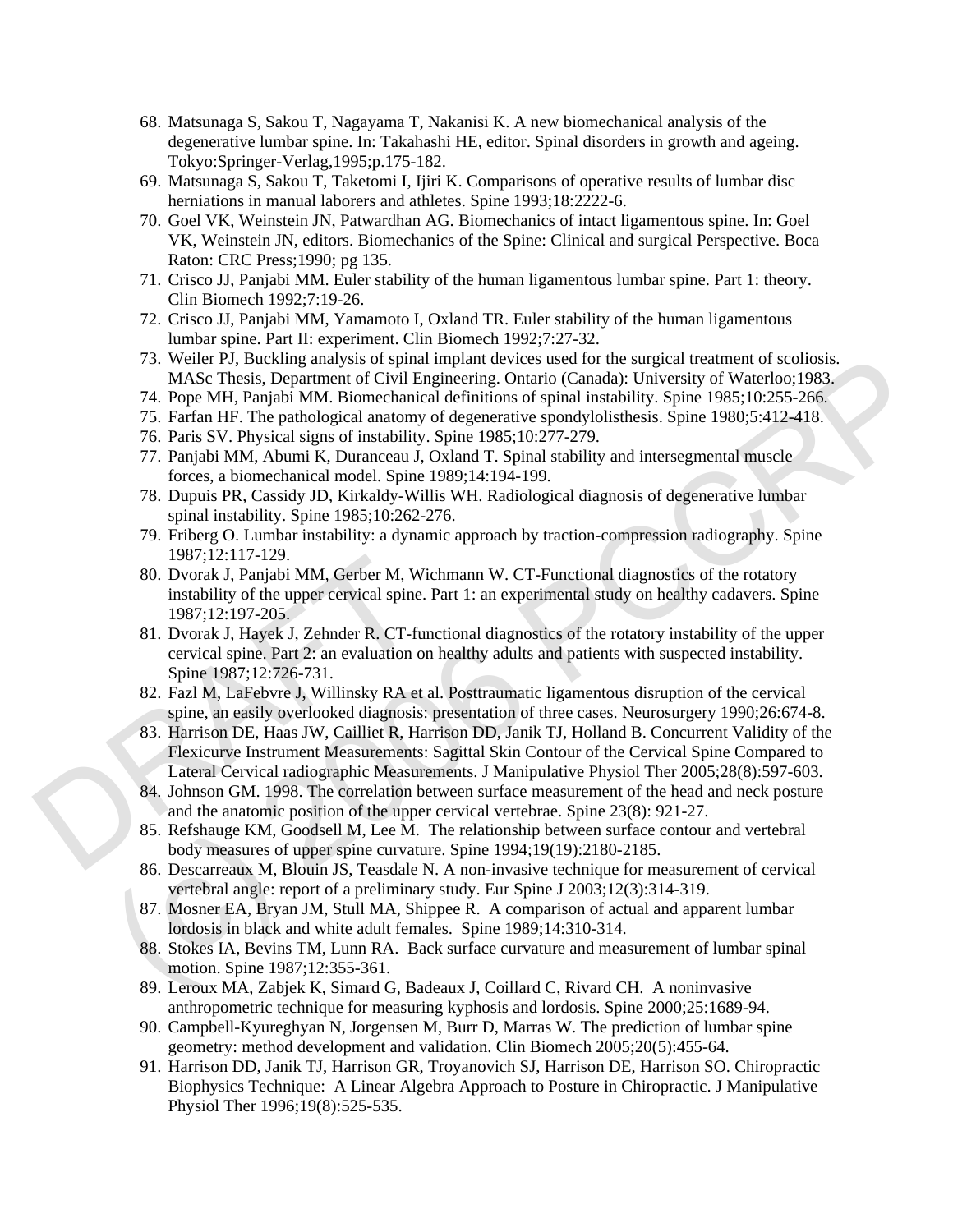- 92. Harrison DE, Cailliet R, Harrison DD, Troyanovich SJ, Harrison SO. A Review of Biomechanics of the Central Nervous System. PART I: Spinal Canal Deformations Due to Changes in Posture. J Manipulative Physiol Ther 1999; 22(4):227-234.
- 93. Harrison DE, Cailliet R, Harrison DD, Troyanovich SJ, Harrison SO. A Review of Biomechanics of the Central Nervous System. PART II: Strains in the Spinal Cord from Postural Loads. J Manipulative Physiol Ther 1999; 22(5):322-332.
- 94. Harrison DE, Cailliet R, Harrison DD, Troyanovich SJ, Harrison SO. A Review of Biomechanics of the Central Nervous System. PART III: Neurologic Effects of Stresses and Strains. J Manipulative Physiol Ther 1999; 22(6):399-410.
- 95. Haas M, Taylor JA, Gillette RG. The routine use of radiographic spinal displacement analysis: a dissent. J Manipulative Physiol Ther 1999;22(4):254-9.
- 96. Peterson CK, Kirk RJ, Isdahl M, Humphrey BK. 1999. Prevalence of hyperplastic articular pillars in the cervical spine and relationship with cervical lordosis. J Manipulative Physiol Ther 22:390- 394.
- 97. MacRae JE. 1977. Roentgenometrics. 1st edition. Toronto, Canada: JE MacCrae.
- 98. Winterstein JF. 2002. Letter. J Manipulative Physiol Ther 25:283.
- 99. Morrison R, Conley R, Palmeri C, Rustici C. Asymmetry of the occipital condyle facet surfaces utilizing magnetic resonance images. Proceedings of the World Federation of Chiropractic  $7<sup>th</sup>$ Biennial Congress; Orlando, FL., May 2003:288.
- 100. Farfan HP. Mechanical Disorders of the Low Back. Philadelphia: Lea & Febifer, 1973:34-35.
- 101. Harrison DD, Harrison DE, Troyanovich SJ, Harrison SO. 2000. Letter. J Manipulative Physiol Ther 23(5): 366-368.
- Physiol Ther 25(5): 366-368.<br>
102. Harrison DE, Haas JW, Harr<br>
Variations (Angulation) of the Cervic<br>
Configuration of the Cervical Lordos<br>
252 neck pain subjects. Clin Anat 20<br>
103. Manns et al. Clinical Radiole<br>
104. Che m the ecrycal spine and relationship with cervical lordosis. J. Manpulative Physio1 Ther 22:390-<br>
97. Mickho JE. 1977, Rosnegromentries. Ist edition. Toronto, Canada: J. E. MoeCros.<br>
99. Winterstein JF: 2002. Letter. J. Mi 102. Harrison DE, Haas JW, Harrison DD, Janik TJ, Holland B. Do Sagittal Plane Anatomical Variations (Angulation) of the Cervical Facets and C2 Odontoid Affect the Geometrical Configuration of the Cervical Lordosis? Results from Digitizing Lateral Cervical Radiographs in 252 neck pain subjects. Clin Anat 2005; 18:104-111.
	- 103. Manns et al. Clinical Radiology 1996:51:258-262.
	- 104. Cheng XG, Sun Y, Boonen S, Nicholson PH, Brys P, Dequeker J, Felsenberg D. Measurements of vertebral shape by radiographic morphometry: sex differences and relationships with vertebral level and lumbar lordosis. Skeletal Radiol 1998;27(7):380-384.
	- 105. Harrison DE, Harrison DD, Haas JW. CBP: Structural Rehabilitation of the Cervical Spine. Harrison Chiropractic Biophysics Seminars, Inc. 2002; Chapter 3, pg 61-62.
	- 106. Blair R. Blair Procedures. ICA Review of Chiropractic, 1968.
	- 107. Blair Research Society in Lubbock, Texas.
	- 108. Harrison DD. Chiropractic: The Physics of Spinal Correction with CBP Technique. Evanston, WY: Harrison CBP Seminars, 1986, 1992, 1994, 1998: Chapter 3.
	- 109. Cave JE. On the occipito-atlanto-axial articulations. J Anatomy 1934;68:416-423.
	- 110. Allen W. On the varieties of the atlas in the human subject and the homologies of its transverse Process. J Anatomy 1879;14:18-28.
	- 111. Juhl JH, Ippolito Cremin TM, Russell G. Prevalence of frontal plane pelvic postural asymmetry--part 1. J Am Osteopath Assoc. 2004 Oct;104(10):411-21.
	- 112. Beck RW, Holt KR, Fox MA, Hurtgen-Grace KL. Radiographic Anomalies That May Alter Chiropractic Intervention Strategies Found in a New Zealand Population. J Manipulative and Physiol Ther 2004;27(9):554-559.
	- 113. Harrison DE, Harrison DD, Oakley P, Haas JW. The Lumbar Lordosis. Ch 4. In: CBP: Structural Rehabilitation of the Lumbar Spine. Harrison Chiropractic Biophysics Seminars, Inc. 2006.
	- 114. Bollini G, Docquier PL, Viehweger E, Launay F, Jouve JL. Lumbosacral hemivertebrae resection by combined approach. Medium-and long-term follow-up. Spine 2006; 31:1232-1239.